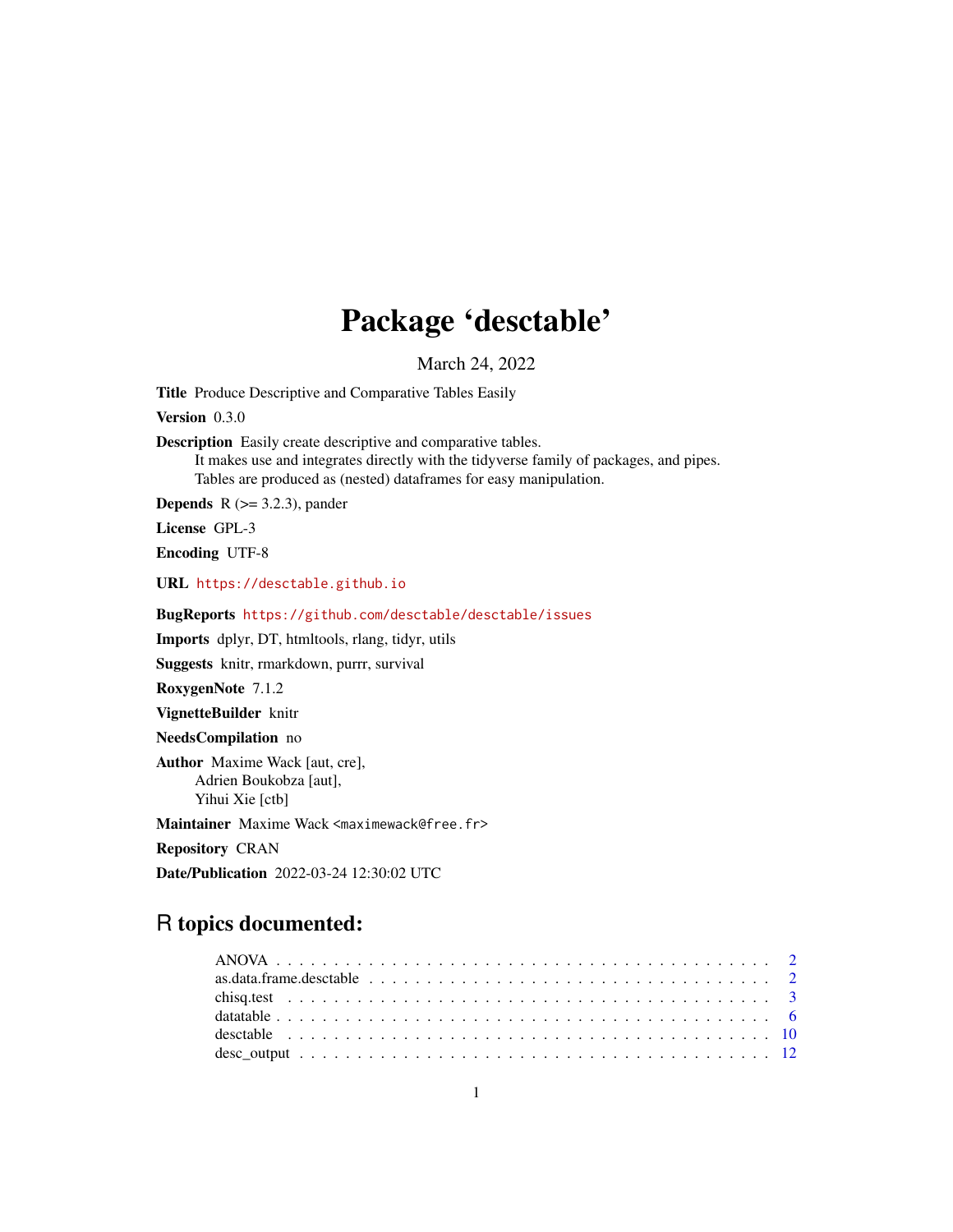<span id="page-1-0"></span>

| Index | 25 |
|-------|----|
|       |    |
|       |    |
|       |    |
|       |    |
|       |    |
|       |    |
|       |    |
|       |    |
|       |    |
|       |    |
|       |    |
|       |    |

<span id="page-1-1"></span>ANOVA *Wrapper for oneway.test(var.equal = T)*

# Description

Wrapper for oneway.test(var.equal = T)

# Usage

ANOVA(formula)

# Arguments

formula An anova formula (variable ~ grouping variable)

#### See Also

[oneway.test](#page-0-0)

as.data.frame.desctable

*As.data.frame method for desctable*

# Description

As.data.frame method for desctable

# Usage

## S3 method for class 'desctable' as.data.frame(x, ...)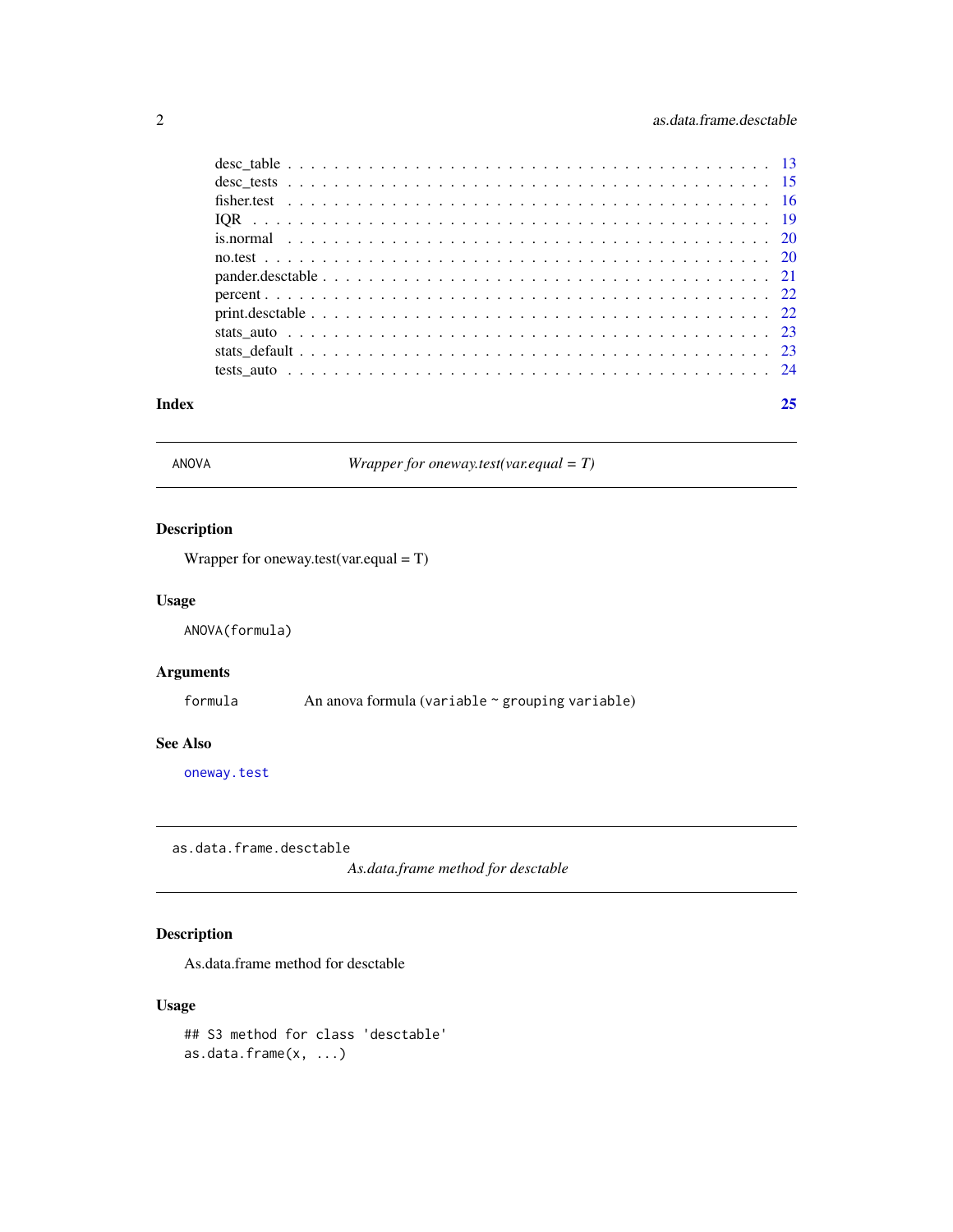#### <span id="page-2-0"></span>chisq.test 3

#### Arguments

| $\mathsf{X}$ | A desctable                         |
|--------------|-------------------------------------|
| $\cdots$     | Additional as data frame parameters |

# Value

A flat dataframe

<span id="page-2-1"></span>chisq.test *Pearson's Chi-squared Test for Count Data*

#### Description

chisq.test performs chi-squared contingency table tests and goodness-of-fit tests, with an added method for formulas.

# Usage

```
chisq.test(x, y, correct, p, rescale.p, simulate.p.value, B)
## Default S3 method:
chisq.test(
 x,
 y = NULL,correct = TRUE,p = rep(1/length(x), length(x)),rescale.p = FALSE,
 simulate.p.value = FALSE,
 B = 2000)
## S3 method for class 'formula'
chisq.test(
 x,
 y = NULL,correct = T,
 p = rep(1/length(x), length(x)),rescale.p = F,
 simulate.p.value = F,
 B = 2000)
```
#### Arguments

|  | I<br>٦ |  |
|--|--------|--|
|  |        |  |

x a numeric vector, or matrix, or formula of the form lhs ~ rhs where lhs and rhs are factors. x and y can also both be factors.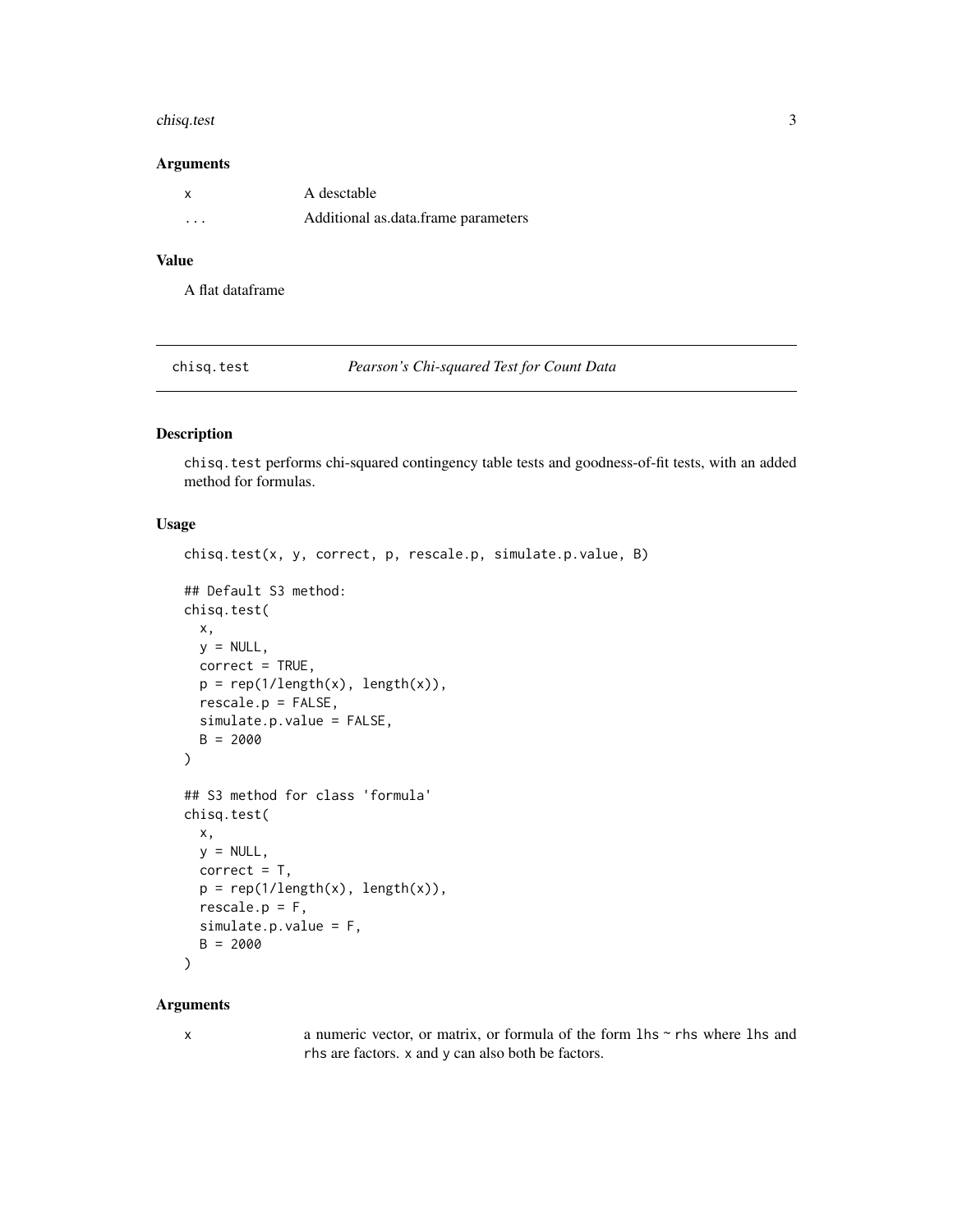| y                | a numeric vector; ignored if x is a matrix or a formula. If x is a factor, y should<br>be a factor of the same length.                                                                                                                                                                                       |  |
|------------------|--------------------------------------------------------------------------------------------------------------------------------------------------------------------------------------------------------------------------------------------------------------------------------------------------------------|--|
| correct          | a logical indicating whether to apply continuity correction when computing the<br>test statistic for 2 by 2 tables: one half is subtracted from all $ O-E $ differences;<br>however, the correction will not be bigger than the differences themselves. No<br>correction is done if simulate.p.value = TRUE. |  |
| p                | a vector of probabilities of the same length of x. An error is given if any entry<br>of p is negative.                                                                                                                                                                                                       |  |
| rescale.p        | a logical scalar; if TRUE then p is rescaled (if necessary) to sum to 1. If<br>rescale. p is FALSE, and p does not sum to 1, an error is given.                                                                                                                                                              |  |
| simulate.p.value |                                                                                                                                                                                                                                                                                                              |  |
|                  | a logical indicating whether to compute p-values by Monte Carlo simulation.                                                                                                                                                                                                                                  |  |
| B                | an integer specifying the number of replicates used in the Monte Carlo test.                                                                                                                                                                                                                                 |  |
|                  |                                                                                                                                                                                                                                                                                                              |  |

#### Details

If x is a matrix with one row or column, or if x is a vector and y is not given, then a \_goodness-of-fit test is performed (x is treated as a one-dimensional contingency table). The entries of x must be non-negative integers. In this case, the hypothesis tested is whether the population probabilities equal those in p, or are all equal if p is not given.

If  $x$  is a matrix with at least two rows and columns, it is taken as a two-dimensional contingency table: the entries of x must be non-negative integers. Otherwise, x and y must be vectors or factors of the same length; cases with missing values are removed, the objects are coerced to factors, and the contingency table is computed from these. Then Pearson's chi-squared test is performed of the null hypothesis that the joint distribution of the cell counts in a 2-dimensional contingency table is the product of the row and column marginals.

If simulate.p.value is FALSE, the p-value is computed from the asymptotic chi-squared distribution of the test statistic; continuity correction is only used in the 2-by-2 case (if correct is TRUE, the default). Otherwise the p-value is computed for a Monte Carlo test (Hope, 1968) with B replicates.

In the contingency table case simulation is done by random sampling from the set of all contingency tables with given marginals, and works only if the marginals are strictly positive. Continuity correction is never used, and the statistic is quoted without it. Note that this is not the usual sampling situation assumed for the chi-squared test but rather that for Fisher's exact test.

In the goodness-of-fit case simulation is done by random sampling from the discrete distribution specified by p, each sample being of size  $n = sum(x)$ . This simulation is done in R and may be slow.

#### Value

A list with class "htest" containing the following components: statistic: the value the chi-squared test statistic.

parameter: the degrees of freedom of the approximate chi-squared distribution of the test statistic, NA if the p-value is computed by Monte Carlo simulation.

p.value: the p-value for the test.

method: a character string indicating the type of test performed, and whether Monte Carlo simulation or continuity correction was used.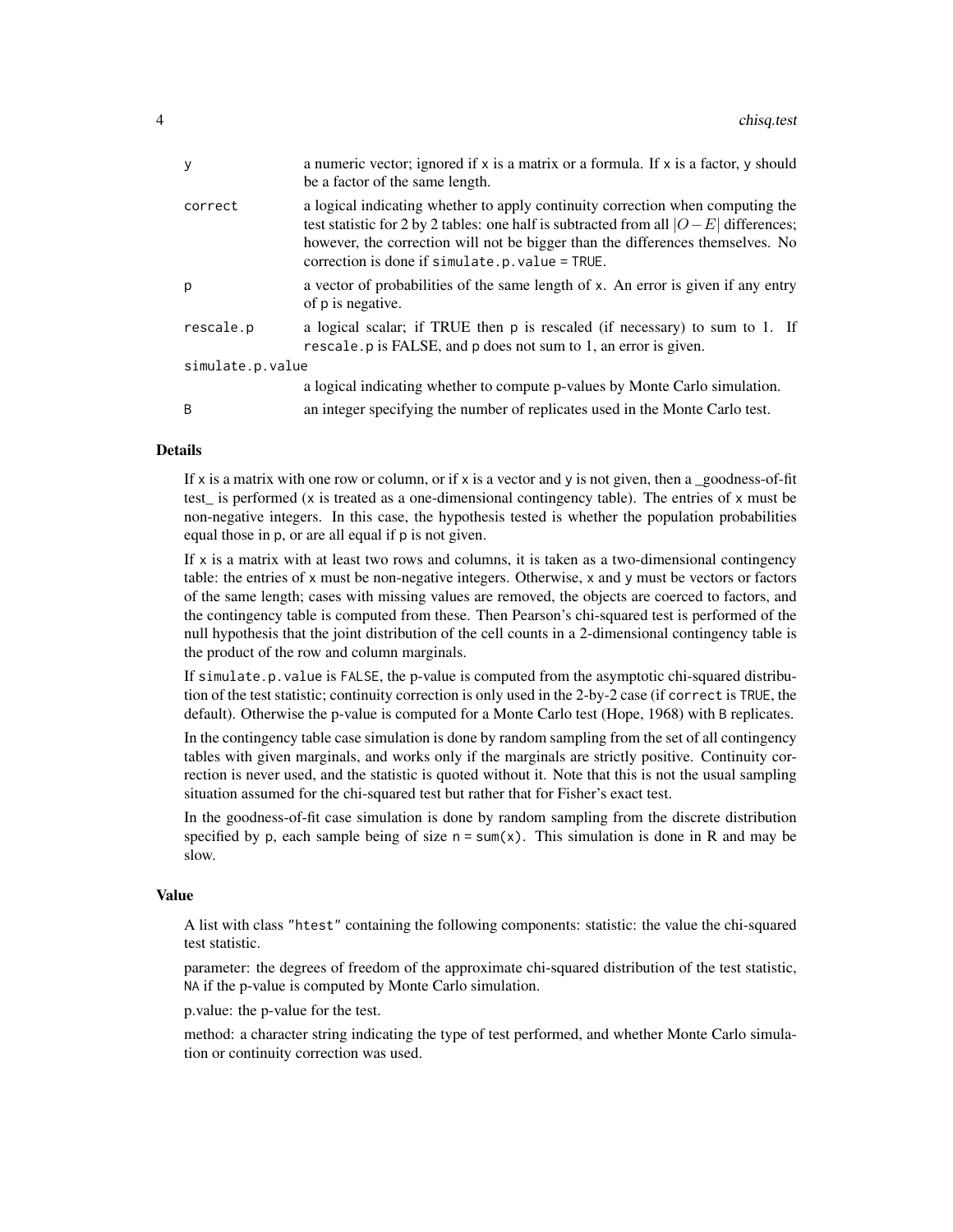#### <span id="page-4-0"></span>chisq.test 5

data.name: a character string giving the name(s) of the data.

observed: the observed counts.

expected: the expected counts under the null hypothesis.

residuals: the Pearson residuals, '(observed - expected) / sqrt(expected)'.

stdres: standardized residuals, (observed -expected) / sqrt(V), where V is the residual cell variance (Agresti, 2007, section 2.4.5 for the case where x is a matrix, 'n  $*$  p  $*$  (1 - p)' otherwise).

#### Source

The code for Monte Carlo simulation is a C translation of the Fortran algorithm of Patefield (1981).

#### References

Hope, A. C. A. (1968) A simplified Monte Carlo significance test procedure. \_J. Roy, Statist. Soc. B \*30\*, 582-598.

Patefield, W. M. (1981) Algorithm AS159. An efficient method of generating r x c tables with given row and column totals. \_Applied Statistics\_ \*30\*, 91-97.

Agresti, A. (2007) \_An Introduction to Categorical Data Analysis, 2nd ed.\_, New York: John Wiley & Sons. Page 38.

#### See Also

For goodness-of-fit testing, notably of continuous distributions, [ks.test](#page-0-0).

```
## Not run:
## From Agresti(2007) p.39
M <- as.table(rbind(c(762, 327, 468), c(484, 239, 477)))
dimnames(M) \leq - list(gender = c("F", "M"),
                   party = c("Democrat","Independent", "Republican"))
(Xsq <- chisq.test(M)) # Prints test summary
Xsq$observed # observed counts (same as M)
Xsq$expected # expected counts under the null
Xsq$residuals # Pearson residuals
Xsq$stdres # standardized residuals
## Effect of simulating p-values
x \le - matrix(c(12, 5, 7, 7), ncol = 2)
chisq.test(x)$p.value \# 0.4233chisq.test(x, simulate.p.value = TRUE, B = 10000)$p.value
                              # around 0.29!
## Testing for population probabilities
## Case A. Tabulated data
x \leq -c(A = 20, B = 15, C = 25)chisq.test(x)
chisq.test(as.table(x)) # the same
```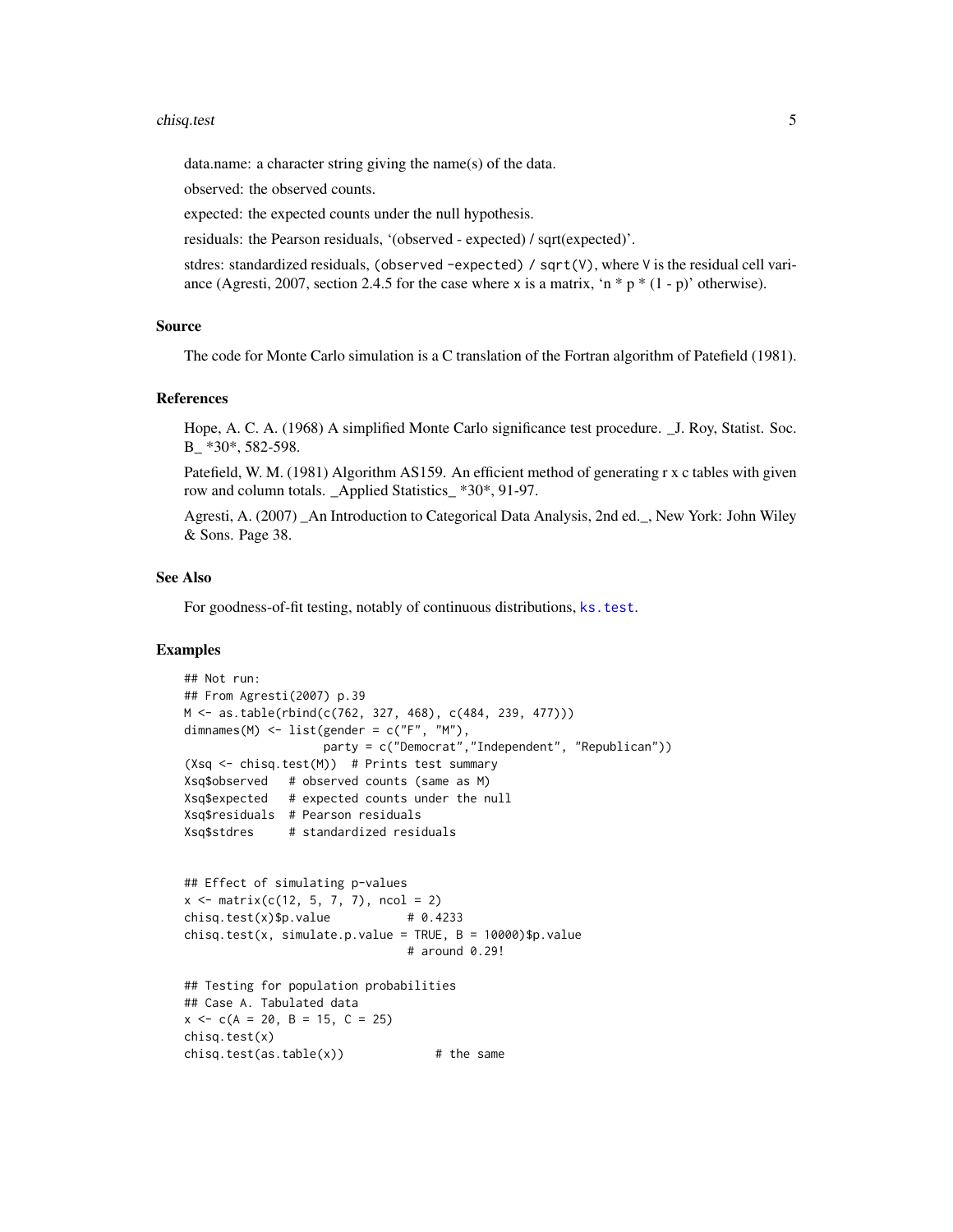#### $\epsilon$  data ble data ble data ble data ble data ble data ble data ble data ble data ble data ble data ble data ble data ble data ble data ble data ble data ble data ble data ble data ble data ble data ble data ble data ble

```
x \leftarrow c(89, 37, 30, 28, 2)p \leftarrow c(40, 20, 20, 15, 5)try(
chisq.test(x, p = p) # gives an error
)
chisq.test(x, p = p, rescale.p = TRUE)# works
p <- c(0.40,0.20,0.20,0.19,0.01)
                                # Expected count in category 5
                                # is 1.86 < 5 == chi square approx.
chisq.test(x, p = p) \qquad \qquad # maybe doubtful, but is ok!
chisq.test(x, p = p, simulate.p.value = TRUE)
## Case B. Raw data
x \leftarrow \text{trunc}(5 * \text{runif}(100))chisq.test(table(x)) # NOT 'chisq.test(x)'!
###
## End(Not run)
```
<span id="page-5-2"></span>datatable *Create an HTML table widget using the DataTables library*

#### <span id="page-5-1"></span>Description

This function creates an HTML widget to display rectangular data (a matrix or data frame) using the JavaScript library DataTables, with a method for desctable objects.

#### Usage

```
datatable(data, ...)
## Default S3 method:
datatable(
  data,
  options = list(),class = "display",
 callback = DT::JS("return table;"),
  caption = NULL,
  filter = c("none", "bottom", "top"),
  \text{escape} = \text{TRUE},
  style = "default",
 width = NULL,height = NULL,elementId = NULL,fillContainer = getOption("DT.fillContainer", NULL),
  autoHideNavigation = getOption("DT.autoHideNavigation", NULL),
  selection = c("multiple", "single", "none"),
```
<span id="page-5-0"></span>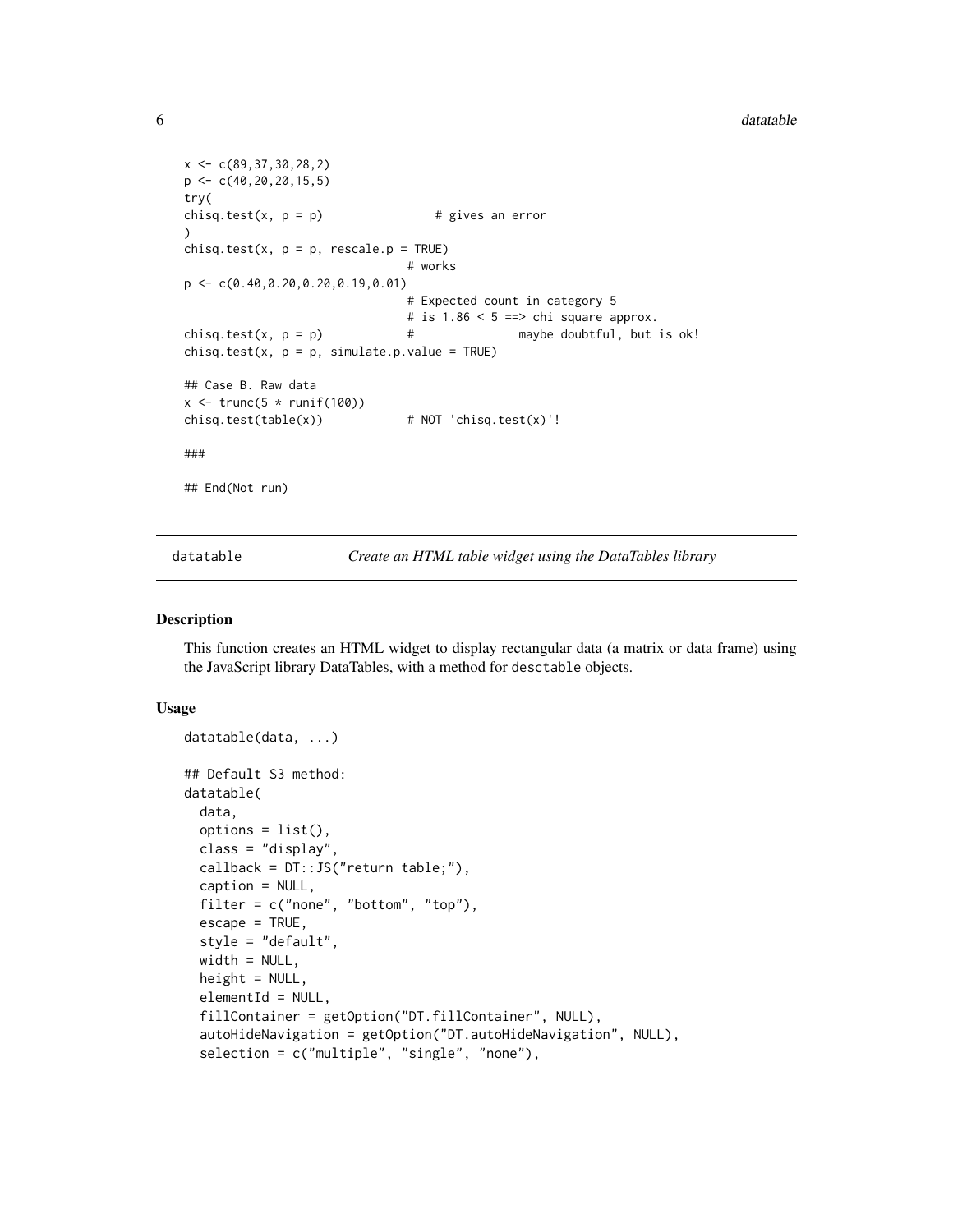#### <span id="page-6-0"></span>datatable 7 and 3 and 3 and 3 and 3 and 3 and 3 and 3 and 3 and 3 and 3 and 3 and 3 and 3 and 3 and 3 and 3 and 3 and 3 and 3 and 3 and 3 and 3 and 3 and 3 and 3 and 3 and 3 and 3 and 3 and 3 and 3 and 3 and 3 and 3 and 3

```
extensions = list(),
 plugins = NULL,
  ...
\lambda## S3 method for class 'desctable'
datatable(
 data,
 options = list(paging = F, info = F, search = list(), dom = "Brtip", fixedColumns =
    T, fixedHeader = T, buttons = c("copy", "excel")),
  class = "display",
  callback = DT::JS("return table;"),
  caption = NULL,
  filter = c("none", "bottom", "top"),
  escape = FALSE,
  style = "default",
 width = NULL,
 height = NULL,elementId = NULL,fillContainer = getOption("DT.fillContainer", NULL),
  autoHideNavigation = getOption("DT.autoHideNavigation", NULL),
  selection = c("multiple", "single", "none"),
  extensions = c("FixedHeader", "FixedColumns", "Buttons"),
  plugins = NULL,
  rownames = F,
  digits = 2,
  ...
\mathcal{E}
```
### Arguments

| data     | a data object (either a matrix or a data frame)                                                                                                                                                                                                                                                                                                                |
|----------|----------------------------------------------------------------------------------------------------------------------------------------------------------------------------------------------------------------------------------------------------------------------------------------------------------------------------------------------------------------|
| .        | arguments passed to format.                                                                                                                                                                                                                                                                                                                                    |
| options  | a list of initialization options (see https://datatables.net/reference/option/);<br>the character options wrapped in JS() will be treated as literal JavaScript code<br>instead of normal character strings; you can also set options globally via options (DT. options<br>$=$ list()), and global options will be merged into this options argument if<br>set |
| class    | the CSS class(es) of the table; see https://datatables.net/manual/styling/<br>classes                                                                                                                                                                                                                                                                          |
| callback | the body of a JavaScript callback function with the argument table to be applied<br>to the DataTables instance (i.e. table)                                                                                                                                                                                                                                    |
| caption  | the table caption; a character vector or a tag object generated from html tools: : tags\$caption()                                                                                                                                                                                                                                                             |
| filter   | whether/where to use column filters; none: no filters; bottom/top: put col-<br>umn filters at the bottom/top of the table; range sliders are used to filter nu-<br>meric/date/time columns, select lists are used for factor columns, and text input<br>boxes are used for character columns; if you want more control over the styles                         |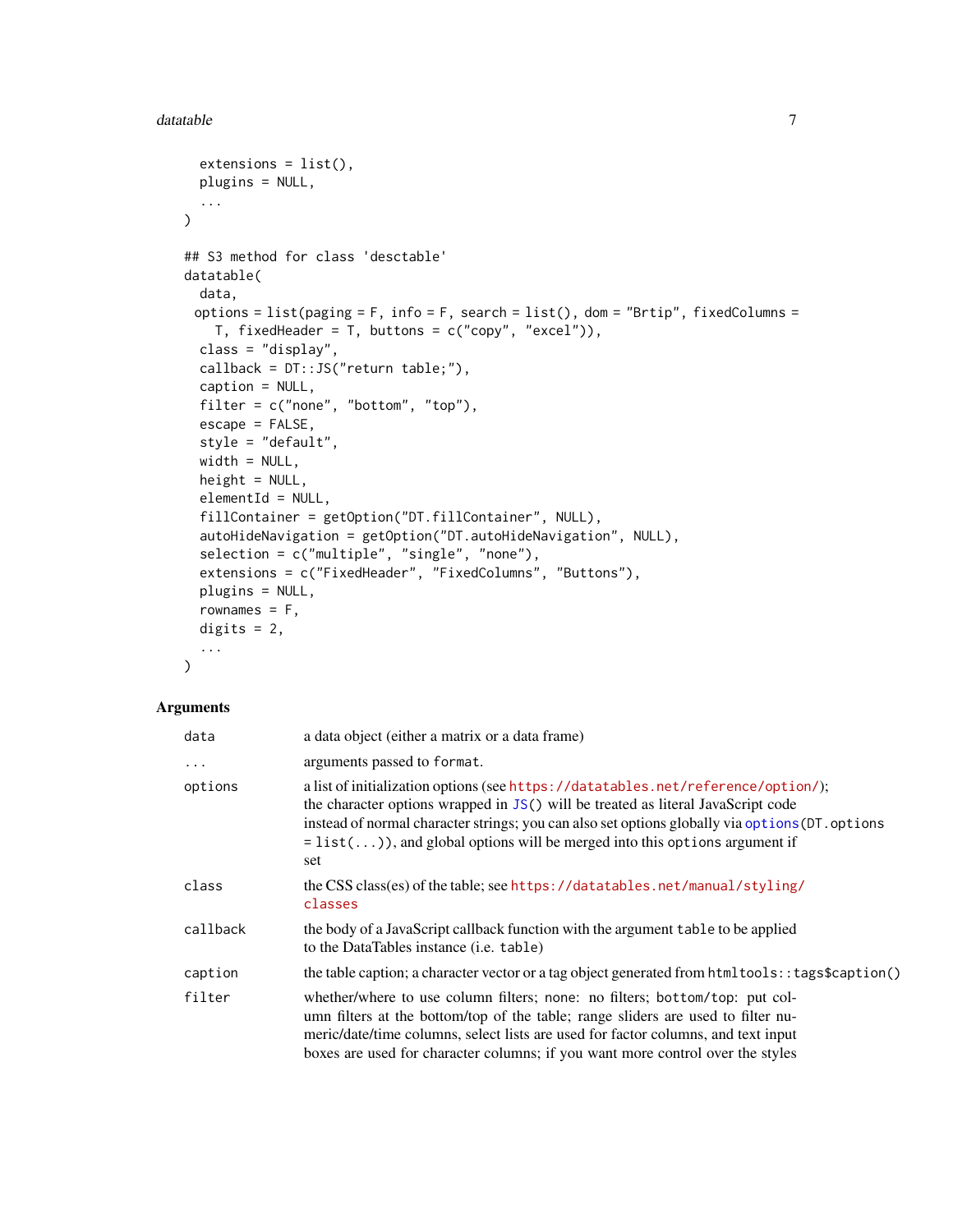|                    | of filters, you can provide a list to this argument of the form list (position<br>= 'top', clear = TRUE, plain = FALSE), where clear indicates whether you<br>want the clear buttons in the input boxes, and plain means if you want to use<br>Bootstrap form styles or plain text input styles for the text input boxes                                                                                                                                                                                                                                                                                                                                                               |
|--------------------|----------------------------------------------------------------------------------------------------------------------------------------------------------------------------------------------------------------------------------------------------------------------------------------------------------------------------------------------------------------------------------------------------------------------------------------------------------------------------------------------------------------------------------------------------------------------------------------------------------------------------------------------------------------------------------------|
| escape             | whether to escape HTML entities in the table: TRUE means to escape the whole<br>table, and FALSE means not to escape it; alternatively, you can specify numeric<br>column indices or column names to indicate which columns to escape, e.g. 1:5<br>(the first 5 columns), $c(1,3,4)$ , or $c(-1,-3)$ (all columns except the first and<br>third), or c('Species', 'Sepal.Length'); since the row names take the first<br>column to display, you should add the numeric column indices by one when<br>using rownames                                                                                                                                                                    |
| style              | either 'auto', 'default', 'bootstrap', or 'bootstrap4'. If 'auto', and a<br>** bslib** theme is currently active, then bootstrap styling is used in a way that<br>"just works" for the active theme. Otherwise, DataTables 'default' styling is<br>used. If set explicitly to 'bootstrap' or 'bootstrap4', one must take care<br>to ensure Bootstrap's HTML dependencies (as well as Bootswatch themes, if<br>desired) are included on the page. Note, when set explicitly, it's the user's re-<br>sponsibility to ensure that only one unique 'style' value is used on the same<br>page, if multiple DT tables exist, as different styling resources may conflict with<br>each other. |
| width              | Width/Height in pixels (optional, defaults to automatic sizing)                                                                                                                                                                                                                                                                                                                                                                                                                                                                                                                                                                                                                        |
| height             | Width/Height in pixels (optional, defaults to automatic sizing)                                                                                                                                                                                                                                                                                                                                                                                                                                                                                                                                                                                                                        |
| elementId          | An id for the widget (a random string by default).                                                                                                                                                                                                                                                                                                                                                                                                                                                                                                                                                                                                                                     |
| fillContainer      | TRUE to configure the table to automatically fill it's containing element. If the<br>table can't fit fully into it's container then vertical and/or horizontal scrolling of<br>the table cells will occur.                                                                                                                                                                                                                                                                                                                                                                                                                                                                             |
| autoHideNavigation |                                                                                                                                                                                                                                                                                                                                                                                                                                                                                                                                                                                                                                                                                        |
|                    | TRUE to automatically hide navigational UI (only display the table body) when<br>the number of total records is less than the page size. Note, it only works on the<br>client-side processing mode and the 'pageLength' option should be provided<br>explicitly.                                                                                                                                                                                                                                                                                                                                                                                                                       |
| selection          | the row/column selection mode (single or multiple selection or disable selec-<br>tion) when a table widget is rendered in a Shiny app; alternatively, you can use<br>a list of the form $list$ (mode = 'multiple', selected = $c(1,3,8)$ , target =<br>'row', selectable = $c(-2, -3)$ ) to pre-select rows and control the selectable<br>range; the element target in the list can be 'column' to enable column se-<br>lection, or 'row+column' to make it possible to select both rows and columns<br>(click on the footer to select columns), or 'cell' to select cells. See details<br>section for more info.                                                                      |
| extensions         | a character vector of the names of the DataTables extensions (https://datatables.<br>net/extensions/index)                                                                                                                                                                                                                                                                                                                                                                                                                                                                                                                                                                             |
| plugins            | a character vector of the names of DataTables plug-ins (https://rstudio.<br>github.io/DT/plugins.html). Note that only those plugins supported by the<br>DT package can be used here. You can see the available plugins by calling<br>DT:::available_plugins()                                                                                                                                                                                                                                                                                                                                                                                                                         |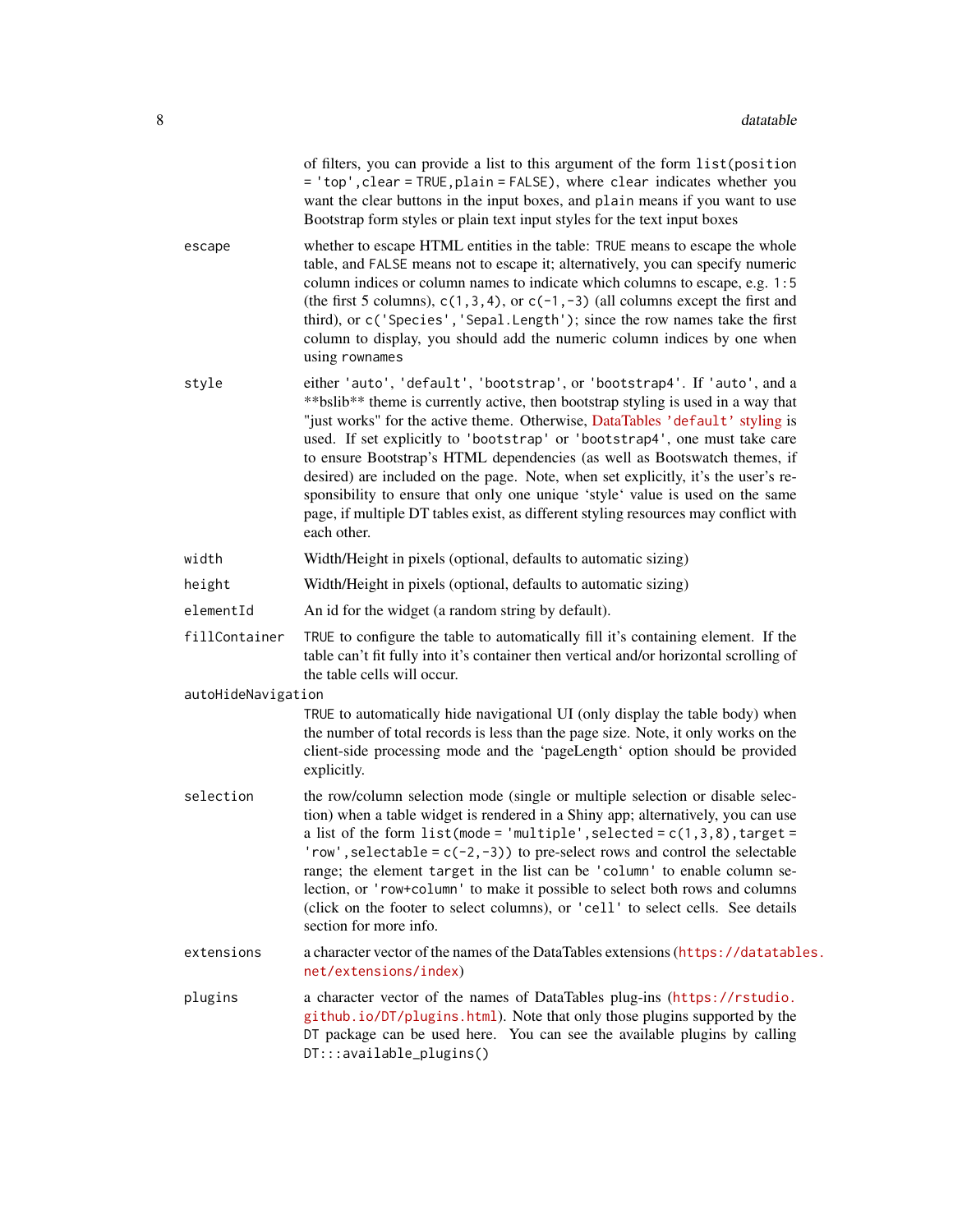#### datatable 9

| rownames | TRUE (show row names) or FALSE (hide row names) or a character vector of row<br>names; by default, the row names are displayed in the first column of the table<br>if exist (not NULL)                                                                                                                                                                                                                     |
|----------|------------------------------------------------------------------------------------------------------------------------------------------------------------------------------------------------------------------------------------------------------------------------------------------------------------------------------------------------------------------------------------------------------------|
| digits   | the desired number of digits after the decimal point (format $=$ "f") or <i>significant</i><br>digits (format = " $g$ ", = " $e$ " or = " $fg$ ").                                                                                                                                                                                                                                                         |
|          | Default: 2 for integer, 4 for real numbers. If less than 0, the C default of 6 digits<br>is used. If specified as more than 50, 50 will be used with a warning unless<br>format = " $f''$ where it is limited to typically 324. (Not more than 15–21 digits<br>need be accurate, depending on the OS and compiler used. This limit is just a<br>precaution against segfaults in the underlying C runtime.) |

#### Note

You are recommended to escape the table content for security reasons (e.g. XSS attacks) when using this function in Shiny or any other dynamic web applications.

#### References

See <https://rstudio.github.io/DT/> for the full documentation.

# Examples

library(DT)

```
# see the package vignette for examples and the link to website
vignette('DT', package = 'DT')
# some boring edge cases for testing purposes
m = matrix(nrow = 0, ncol = 5, dimnames = list(NULL, letters[1:5]))datatable(m) # zero rows
datatable(as.data.frame(m))
m = matrix(1, dimnames = list(NULL, 'a'))datatable(m) # one row and one column
datatable(as.data.frame(m))
m = data. frame(a = 1, b = 2, c = 3)
datatable(m)
datatable(as.matrix(m))
# dates
datatable(data.frame(
  date = seq(as.Date("2015-01-01"), by = "day", length.out = 5), x = 1:5))
datatable(data.frame(x = Sys.Date()))
datatable(data.frame(x = Sys.time()))
```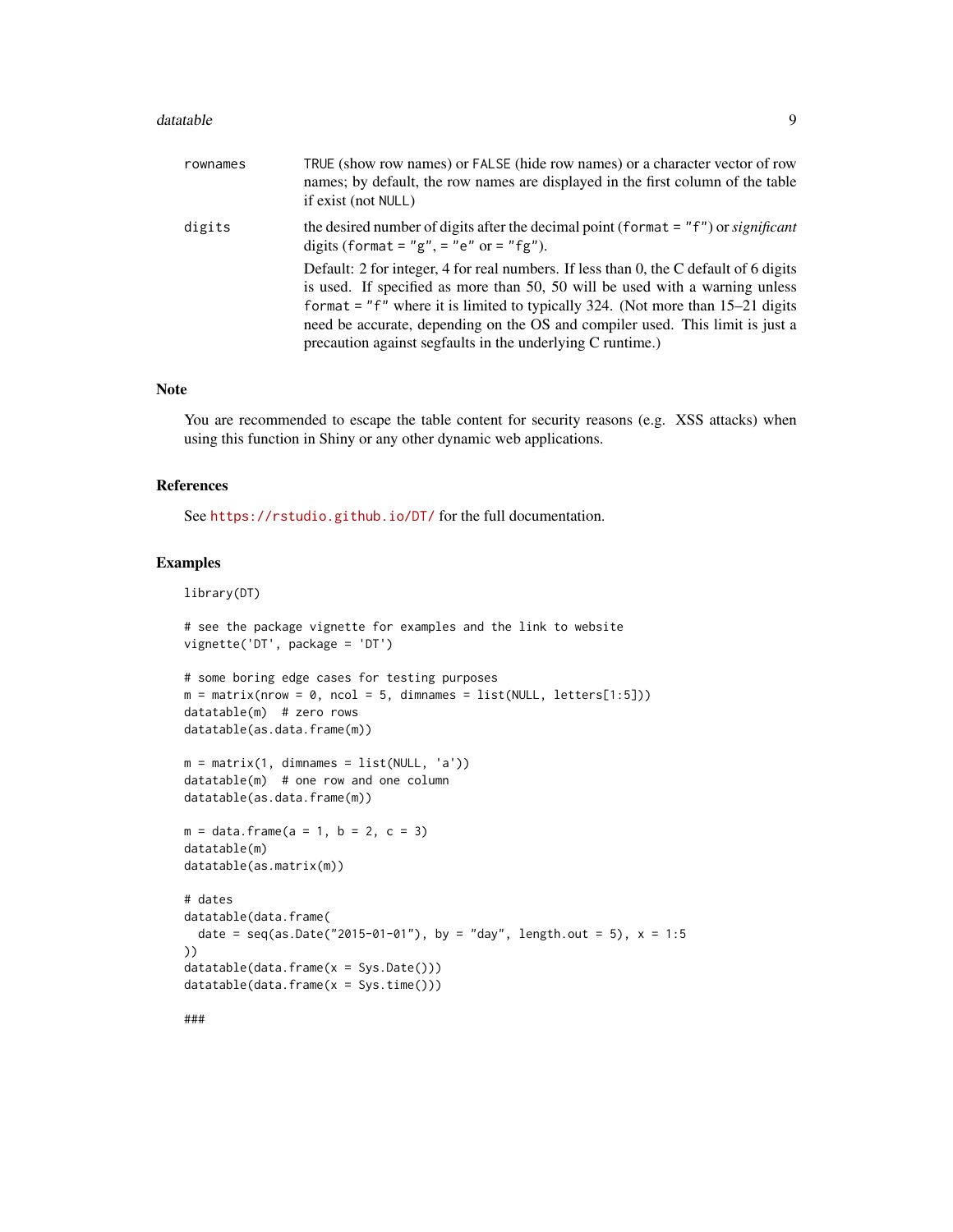<span id="page-9-0"></span>

Generate a statistics table with the chosen statistical functions, and tests if given a "grouped" dataframe.

#### Usage

```
desctable(data, stats, tests, labels)
## Default S3 method:
desctable(data, stats = stats_auto, tests, labels = NULL)
## S3 method for class 'grouped_df'
desctable(data, stats = stats_auto, tests = tests_auto, labels = NULL)
```
#### Arguments

| data   | The dataframe to analyze.                                                                                                    |
|--------|------------------------------------------------------------------------------------------------------------------------------|
| stats  | A list of named statistics to apply to each element of the data frame, or a function<br>returning a list of named statistics |
| tests  | A list of statistical tests to use when calling desctable with a grouped_df                                                  |
| labels | A named character vector of labels to use instead of variable names                                                          |

# Value

A desctable object, which prints to a table of statistics for all variables

#### Labels

labels is an option named character vector used to make the table prettier.

If given, the variable names for which there is a label will be replaced by their corresponding label.

Not all variables need to have a label, and labels for non-existing variables are ignored.

labels must be given in the form c(unquoted\_variable\_name = "label")

#### **Stats**

The stats can be a function which takes a dataframe and returns a list of statistical functions to use.

stats can also be a named list of statistical functions, or purrr::map like formulas.

The names will be used as column names in the resulting table. If an element of the list is a function, it will be used as-is for the stats.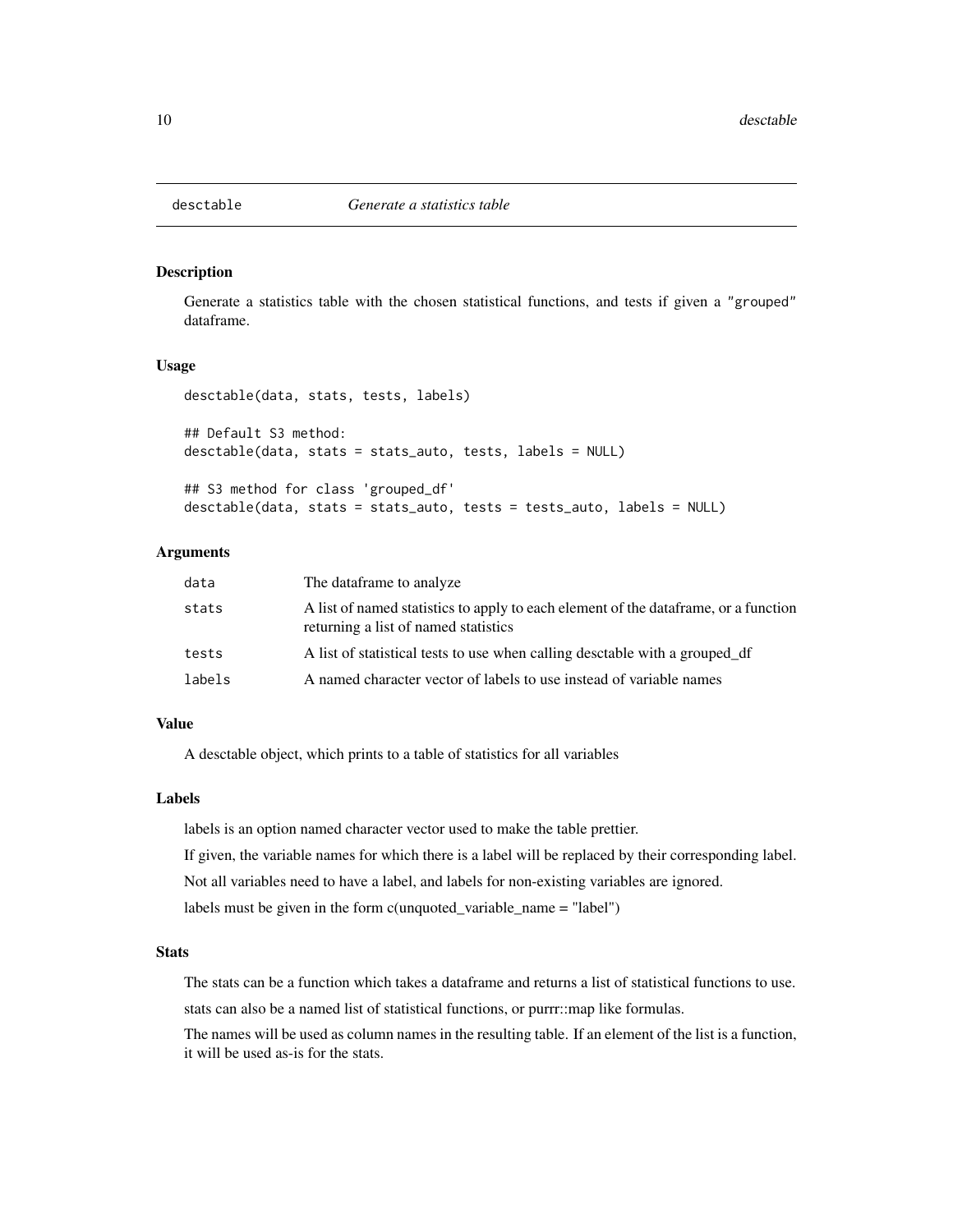#### <span id="page-10-0"></span>desctable the contract of the contract of the contract of the contract of the contract of the contract of the contract of the contract of the contract of the contract of the contract of the contract of the contract of the

#### **Tests**

The tests can be a function which takes a variable and a grouping variable, and returns an appropriate statistical test to use in that case.

tests can also be a named list of statistical test functions, associating the name of a variable in the data and a test to use specifically for that variable.

That test name must be expressed as a single-term formula (e.g. ~t.test), or a purrr::map like formula (e.g.  $\sim t.$  test(., var.equal = T)). You don't have to specify tests for all the variables: a default test for all other variables can be defined with the name .default, and an automatic test can be defined with the name .auto.

If data is a grouped dataframe (using group\_by), subtables are created and statistic tests are performed over each sub-group.

#### **Output**

The output is a desctable object, which is a list of named dataframes that can be further manipulated. Methods for printing, using in pander and DT are present. Printing reduces the object to a dataframe.

#### See Also

[stats\\_auto](#page-22-1) [tests\\_auto](#page-23-1) [print.desctable](#page-21-1) [pander.desctable](#page-20-1) [datatable.desctable](#page-5-1)

```
iris %>%
 desctable()
# Does the same as stats_auto here
iris %>%
 desctable(stats = list("N" = length,"Mean" = \sim if (is.normal(.)) mean(.),
                         "sd" = \sim if (is.normal(.)) sd(.),
                        "Med" = stats::median,
                         "IQR" = \sim if(!is.factor(.)) IQR(.)))
# With labels
mtcars %>% desctable(labels = c(hp = "Horse Power",
                               cyl = "Cylinders",
                               mpg = "Miles per gallon"))
# With grouping on a factor
iris %>%
 group_by(Species) %>%
 desctable(stats = stats_default)
```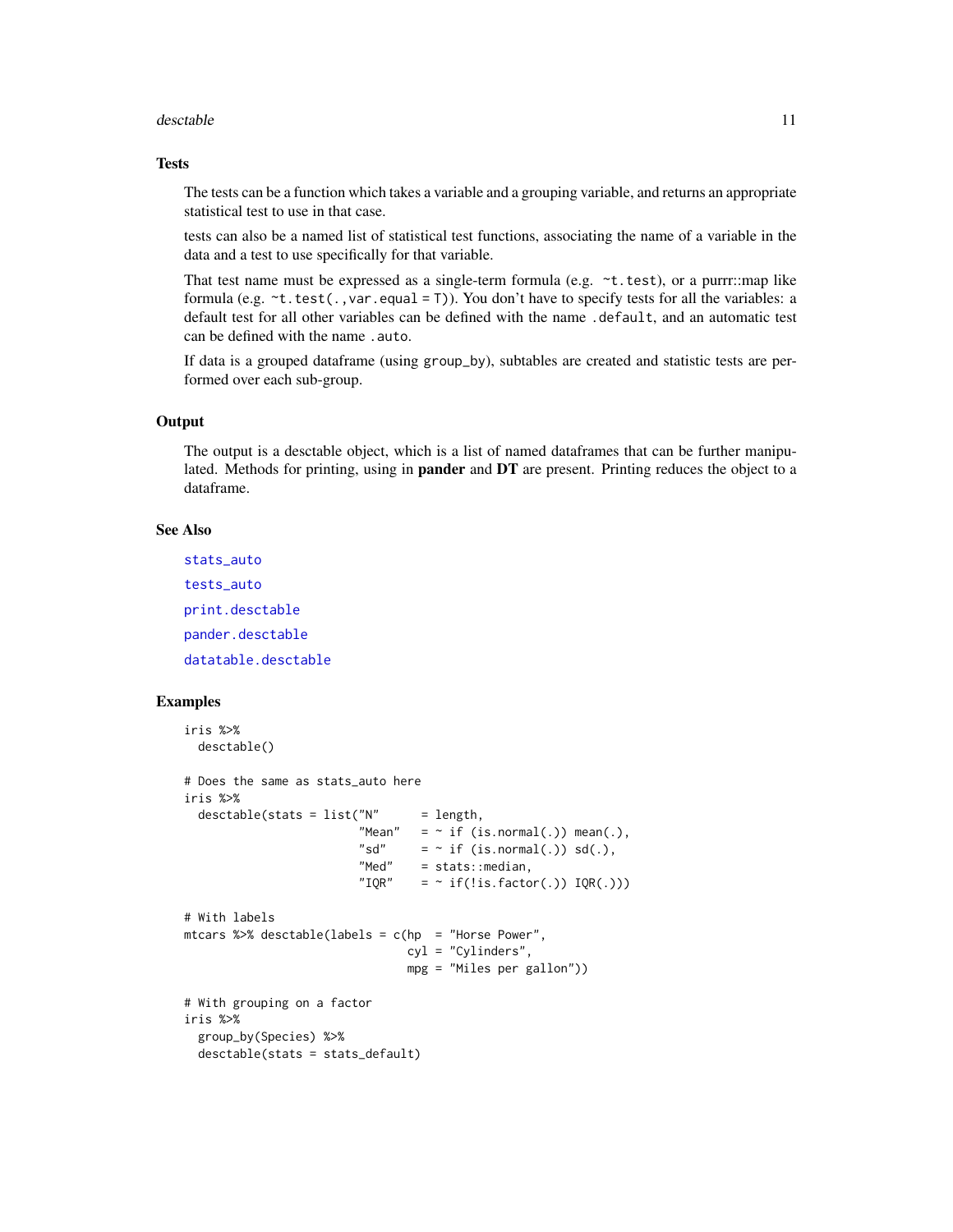```
# With nested grouping, on arbitrary variables
mtcars %>%
  group_by(vs, cyl) %>%
  desctable()
# With grouping on a condition, and choice of tests
iris %>%
  group_by(Petal.Length > 5) %>%
  desctable(tests = list(.auto = tests_auto, Species = ~chisq.test))
```
<span id="page-11-1"></span>desc\_output *desc\_output*

#### Description

Output a desctable to the desired target format

#### Usage

```
desc_output(desctable, target = c("df", "pander", "DT"), digits = 2, ...)
```
#### Arguments

| desctable | The desctable to output                                                          |
|-----------|----------------------------------------------------------------------------------|
| target    | The desired target. One of "df", "pander", or "DT".                              |
| digits    | The number of digits to display. The p values will be simplified under 1E-digits |
| $\cdots$  | Other arguments to pass to data. frame, pander:: pander, or DT:: datatable       |

# Details

Output a simple or grouped desctable to a different formats. Currently available formats are

- data.frame ("df")
- pander ("pander")
- datatable ("DT")

All numerical values will be rounded to the digits argument. If statistical tests are presents, p values below 1E-digits will be replaced with "< 1E-digits" (eg. "< 0.01" for values below 0.01 when digits  $= 2)$ 

#### Value

The output object (or corresponding side effect)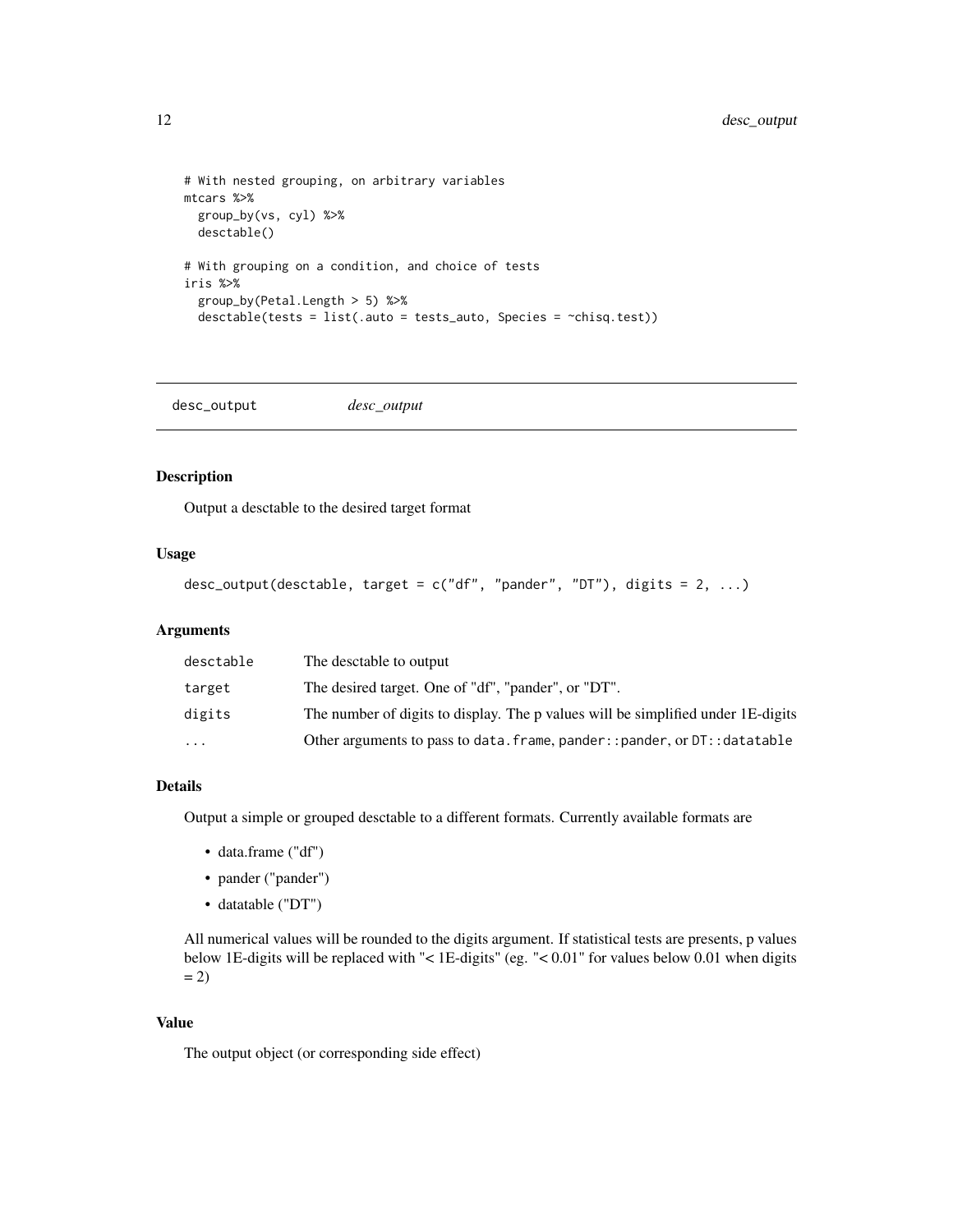# <span id="page-12-0"></span>desc\_table 13

# See Also

[datatable](#page-5-2)

# [pander](#page-0-0)

Other desc\_table core functions: [desc\\_table\(](#page-12-1)), [desc\\_tests\(](#page-14-1))

# <span id="page-12-1"></span>desc\_table *Generate a statistics table*

#### Description

Generate a statistics table with the chosen statistical functions, nested if called with a grouped dataframe.

# Usage

```
desc_table(data, ..., .auto, .labels)
## Default S3 method:
desc_table(data, ..., .auto, .labels)
## S3 method for class 'data.frame'
desc_table(data, ..., .labels = NULL, .auto = stats_auto)
## S3 method for class 'grouped_df'
desc_table(data, ..., .auto = stats_auto, .labels = NULL)
```
#### **Arguments**

| data     | The dataframe to analyze.                                                                                                    |
|----------|------------------------------------------------------------------------------------------------------------------------------|
| .        | A list of named statistics to apply to each element of the data frame, or a function<br>returning a list of named statistics |
| .auto    | A function to automatically determine appropriate statistics                                                                 |
| .labels. | A named character vector of variable labels                                                                                  |

### Value

A simple or grouped descriptive table

#### **Stats**

The statistical functions to use in the table are passed as additional arguments. If the argument is named (eg. N = length) the name will be used as the column title instead of the function name (here, N instead of length).

Any R function can be a statistical function, as long as it returns only one value when applied to a vector, or as many values as there are levels in a factor, plus one.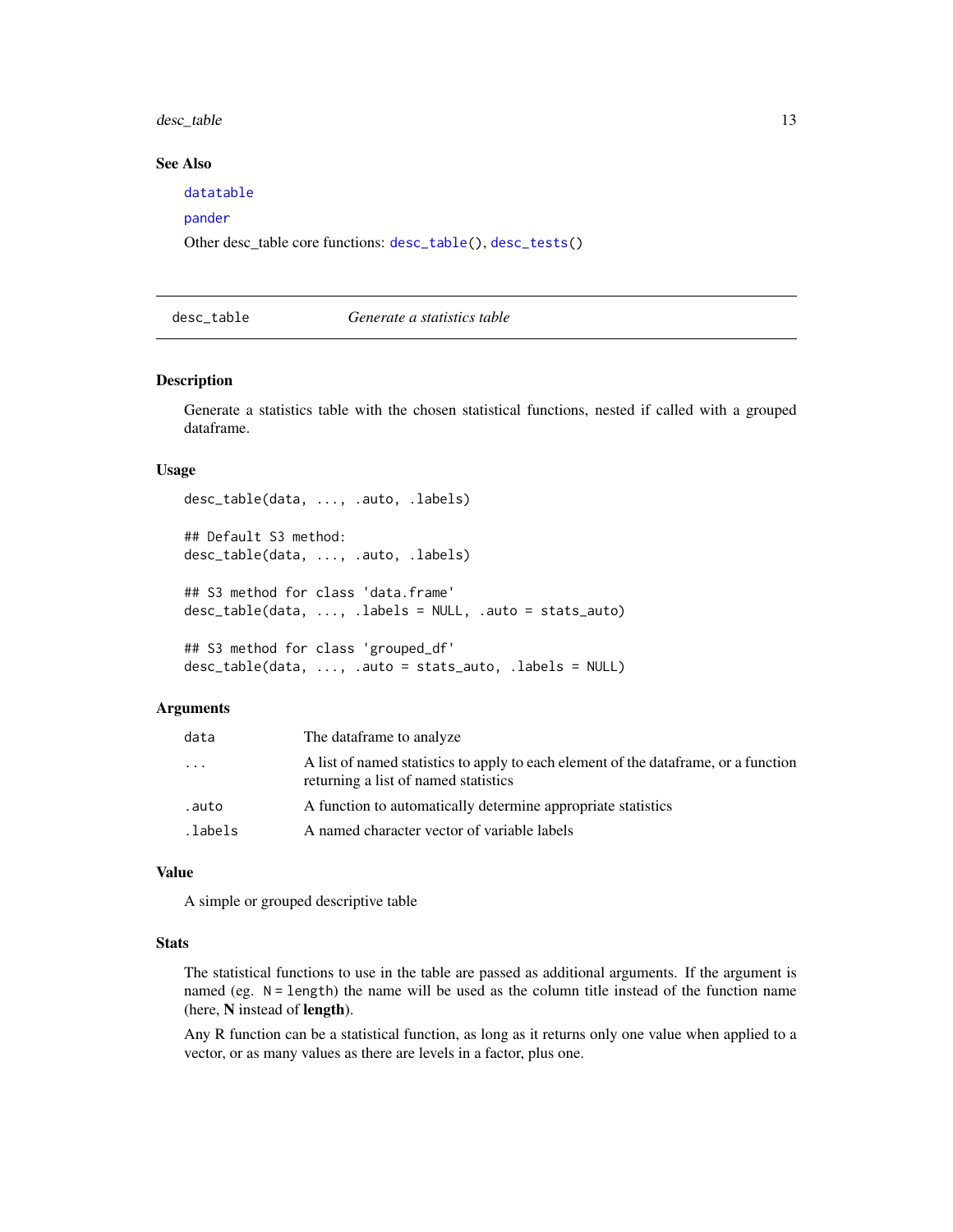Users can also use purrr:: map-like formulas as quick anonymous functions (eg.  $Q1 = \gamma$  quantile(.,.25) to get the first quantile in a column named Q1)

If no statistical function is given to desc\_table, the . auto argument is used to provide a function that automatically determines the most appropriate statistical functions to use based on the contents of the table.

# Labels

.labels is a named character vector to provide "pretty" labels to variables.

If given, the variable names for which there is a label will be replaced by their corresponding label.

Not all variables need to have a label, and labels for non-existing variables are ignored.

labels must be given in the form c(unquoted\_variable\_name = "label")

# **Output**

The output is either a dataframe in the case of a simple descriptive table, or nested dataframes in the case of a comparative table.

#### See Also

[stats\\_auto](#page-22-1)

[IQR](#page-18-1)

[percent](#page-21-2)

Other desc\_table core functions: [desc\\_output\(](#page-11-1)), [desc\\_tests\(](#page-14-1))

```
iris %>%
 desc_table()
# Does the same as stats_auto here
iris %>%
 desc_table("N" = length,"Min" = min,"Q1" = \simquantile(., .25),
            "Med" = median,
            "Mean" = mean,"Q3" = \simquantile(., .75),<br>"Max" = max.
                     = max,
            "sd" = sd,"IOR" = IOR)# With grouping on a factor
iris %>%
 group_by(Species) %>%
 desc_table(.auto = stats_auto)
```
<span id="page-13-0"></span>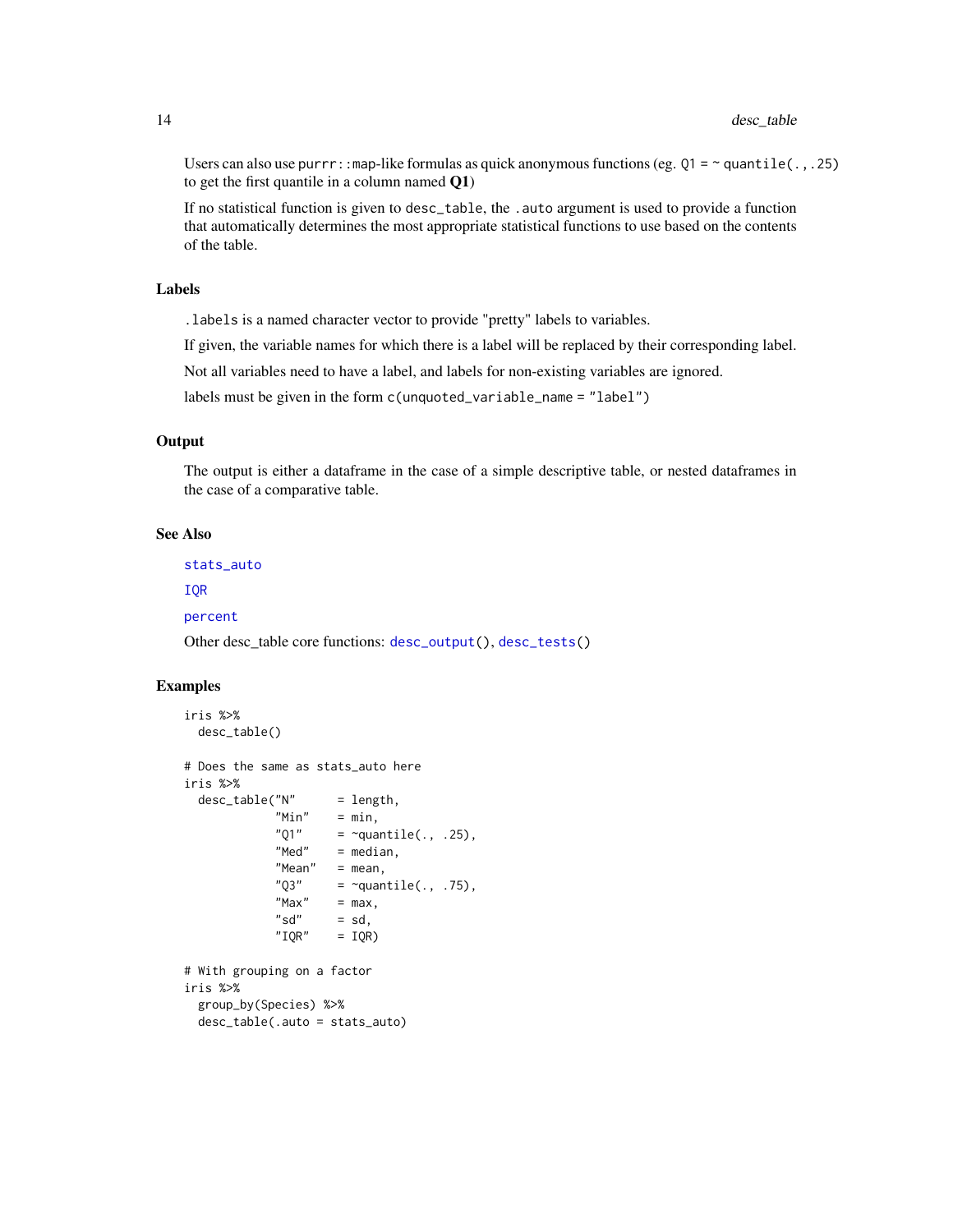<span id="page-14-1"></span><span id="page-14-0"></span>

Add test statistics to a grouped desc\_table, with the tests specified as variable = test.

#### Usage

```
desc_tests(desctable, .auto = tests_auto, .default = NULL, ...)
```
#### Arguments

| desctable | A desc table                                                |
|-----------|-------------------------------------------------------------|
| .auto.    | A function to automatically determine the appropriate tests |
| .default  | A default fallback test                                     |
| $\cdot$   | A list of statistical tests associated to variable names    |

# Value

A desc\_table with tests

#### **Tests**

The statistical test functions to use in the table are passed as additional named arguments. Tests must be preceded by a formula tilde  $(\sim)$ . name =  $\sim$ test will apply test test to variable name.

Any R test function can be used, as long as it returns an object containing a p.value element, which is the case for most tests returning an object of class htest.

Users can also use purrr:: map-like formulas as quick anonymous functions (eg.  $\sim$  t. test(., var.equal = T) to compute a t test without the Welch correction.

#### See Also

```
tests_auto
no.test
ANOVA
```
Other desc\_table core functions: [desc\\_output\(](#page-11-1)), [desc\\_table\(](#page-12-1))

```
iris %>%
 group_by(Species) %>%
 desc_table() %>%
 desc_tests(Sepal.Length = ~kruskal.test,
             Sepal.Width = \simoneway.test,
             Petal.Length = \simoneway.test(., var.equal = T),
             Petal.Length = \simoneway.test(., var.equal = F))
```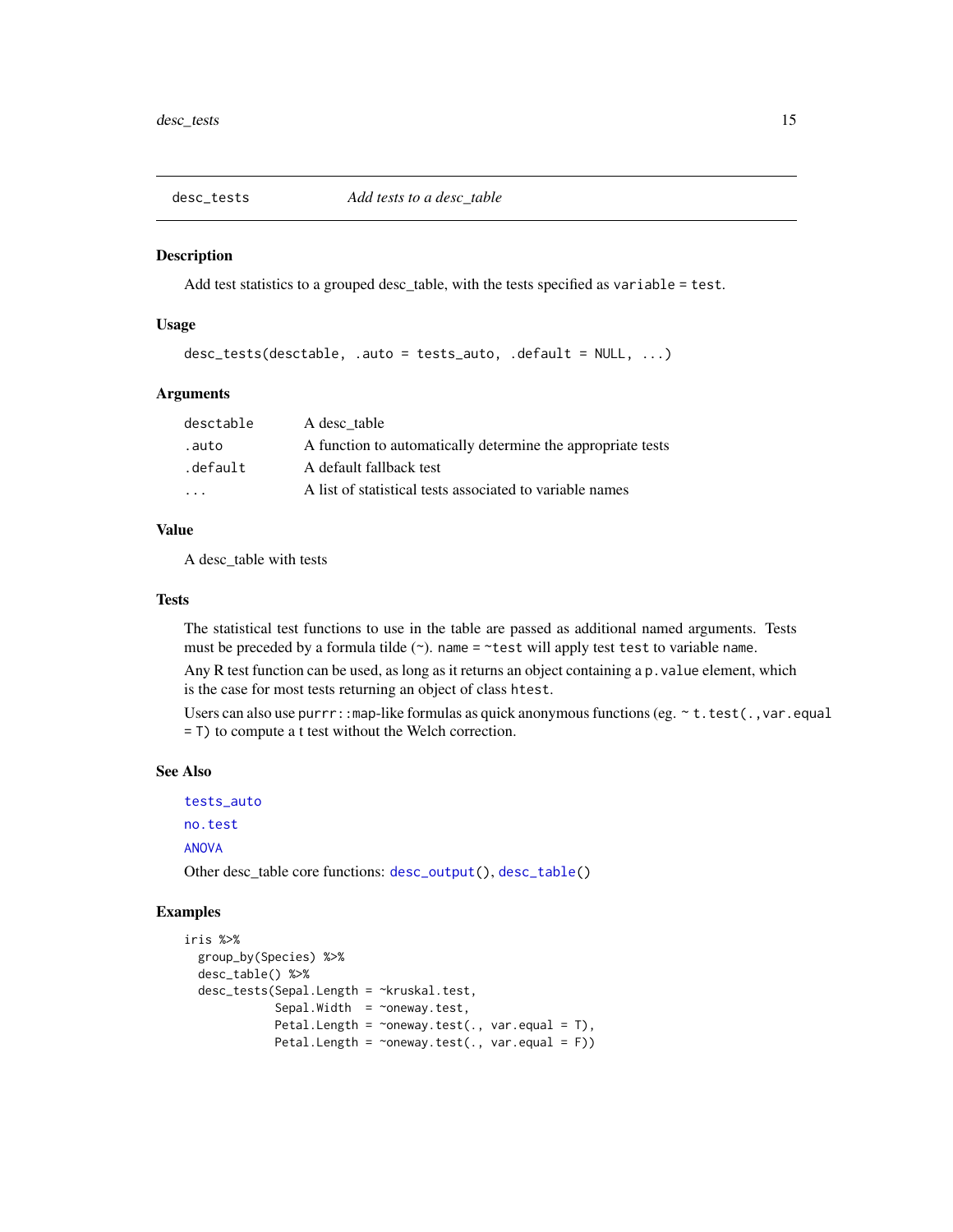<span id="page-15-0"></span>

Performs Fisher's exact test for testing the null of independence of rows and columns in a contingency table with fixed marginals, or with a formula expression.

#### Usage

```
fisher.test(
  x,
 y,
 workspace,
 hybrid,
  control,
 or,
  alternative,
 conf.int,
 conf.level,
  simulate.p.value,
 B
)
## Default S3 method:
fisher.test(x, ...)
## S3 method for class 'formula'
fisher.test(
 x,
 y = NULL,workspace = 200000,
 hybrid = F,
 control = list(),or = 1,
  alternative = "two.sided",
  conf.int = T,conf. level = 0.95,simulate.p.value = F,
 B = 2000
)
```
#### Arguments

| X        | either a two-dimensional contingency table in matrix form, a factor object, or a |
|----------|----------------------------------------------------------------------------------|
|          | formula of the form $\ln s \sim r$ hs where $\ln s$ and rhs are factors.         |
| <b>V</b> | a factor object; ignored if x is a matrix or a formula.                          |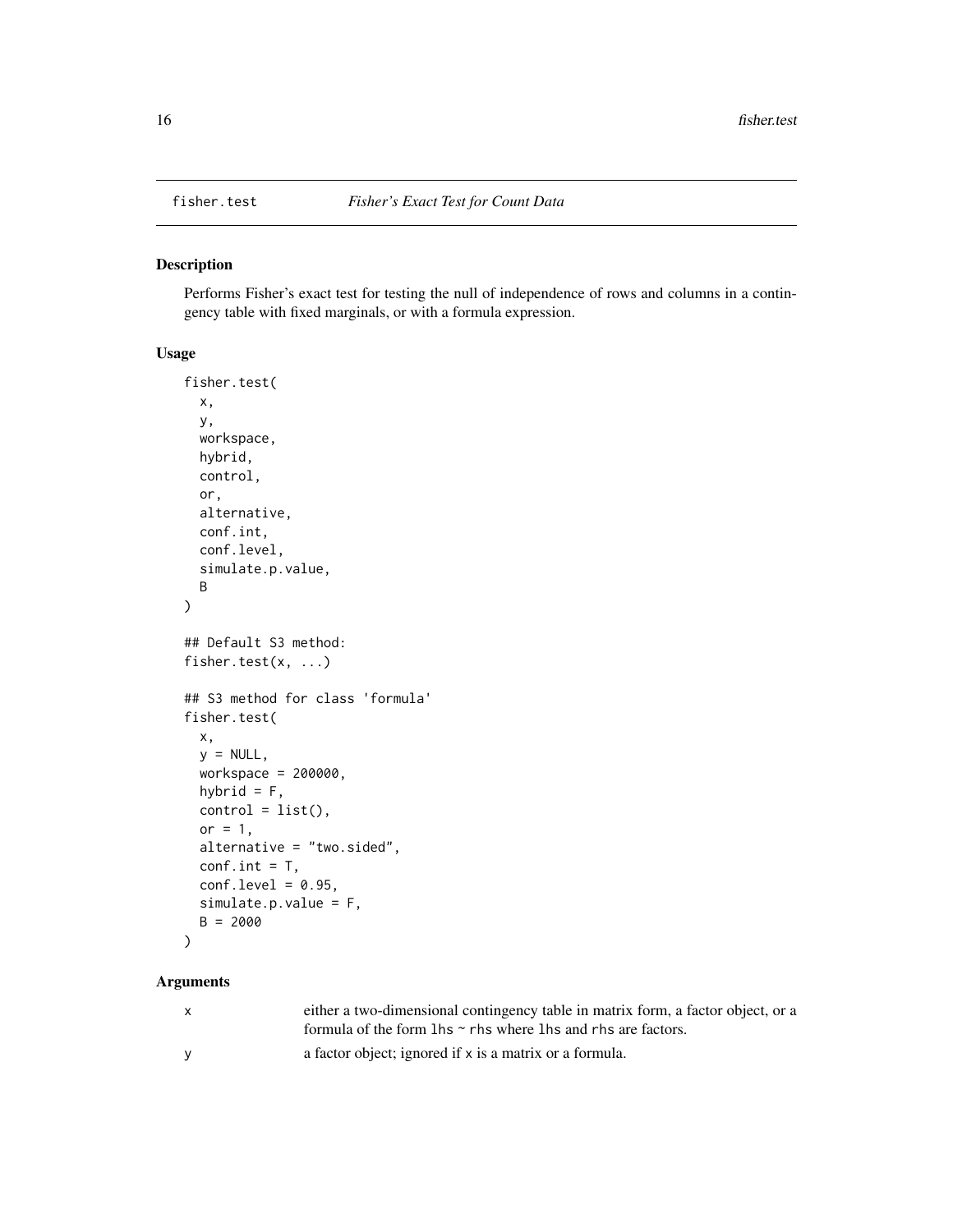| workspace        | an integer specifying the size of the workspace used in the network algorithm. In<br>units of 4 bytes. Only used for non-simulated p-values larger than $2 \times 2$ tables.<br>Since R version 3.5.0, this also increases the internal stack size which allows<br>larger problems to be solved, however sometimes needing hours. In such cases,<br>simulate.p.values=TRUE may be more reasonable. |
|------------------|----------------------------------------------------------------------------------------------------------------------------------------------------------------------------------------------------------------------------------------------------------------------------------------------------------------------------------------------------------------------------------------------------|
| hybrid           | a logical. Only used for larger than $2 \times 2$ tables, in which cases it indicates<br>whether the exact probabilities (default) or a hybrid approximation thereof should<br>be computed.                                                                                                                                                                                                        |
| control          | a list with named components for low level algorithm control. At present the<br>only one used is "mult", a positive integer $\geq 2$ with default 30 used only for<br>larger than $2 \times 2$ tables. This says how many times as much space should be<br>allocated to paths as to keys: see file 'fexact.c' in the sources of this package.                                                      |
| or               | the hypothesized odds ratio. Only used in the $2 \times 2$ case.                                                                                                                                                                                                                                                                                                                                   |
| alternative      | indicates the alternative hypothesis and must be one of "two.sided", "greater"<br>or "less". You can specify just the initial letter. Only used in the $2 \times 2$ case.                                                                                                                                                                                                                          |
| conf.int         | logical indicating if a confidence interval for the odds ratio in a $2 \times 2$ table should<br>be computed (and returned).                                                                                                                                                                                                                                                                       |
| conf.level       | confidence level for the returned confidence interval. Only used in the $2 \times 2$ case<br>and if conf.int = TRUE.                                                                                                                                                                                                                                                                               |
| simulate.p.value |                                                                                                                                                                                                                                                                                                                                                                                                    |
|                  | a logical indicating whether to compute p-values by Monte Carlo simulation, in<br>larger than $2 \times 2$ tables.                                                                                                                                                                                                                                                                                 |
| B                | an integer specifying the number of replicates used in the Monte Carlo test.                                                                                                                                                                                                                                                                                                                       |
| $\cdots$         | additional params to feed to original fisher.test                                                                                                                                                                                                                                                                                                                                                  |

#### Details

If  $x$  is a matrix, it is taken as a two-dimensional contingency table, and hence its entries should be nonnegative integers. Otherwise, both x and y must be vectors of the same length. Incomplete cases are removed, the vectors are coerced into factor objects, and the contingency table is computed from these.

For 2 by 2 cases, p-values are obtained directly using the (central or non-central) hypergeometric distribution. Otherwise, computations are based on a C version of the FORTRAN subroutine FEXACT which implements the network developed by Mehta and Patel (1986) and improved by Clarkson, Fan and Joe (1993). The FORTRAN code can be obtained from [http://www.netlib.](http://www.netlib.org/toms/643) [org/toms/643](http://www.netlib.org/toms/643). Note this fails (with an error message) when the entries of the table are too large. (It transposes the table if necessary so it has no more rows than columns. One constraint is that the product of the row marginals be less than 2^31 - 1.)

For 2 by 2 tables, the null of conditional independence is equivalent to the hypothesis that the odds ratio equals one. Exact inference can be based on observing that in general, given all marginal totals fixed, the first element of the contingency table has a non-central hypergeometric distribution with non-centrality parameter given by the odds ratio (Fisher, 1935). The alternative for a one-sided test is based on the odds ratio, so alternative = "greater" is a test of the odds ratio being bigger than or.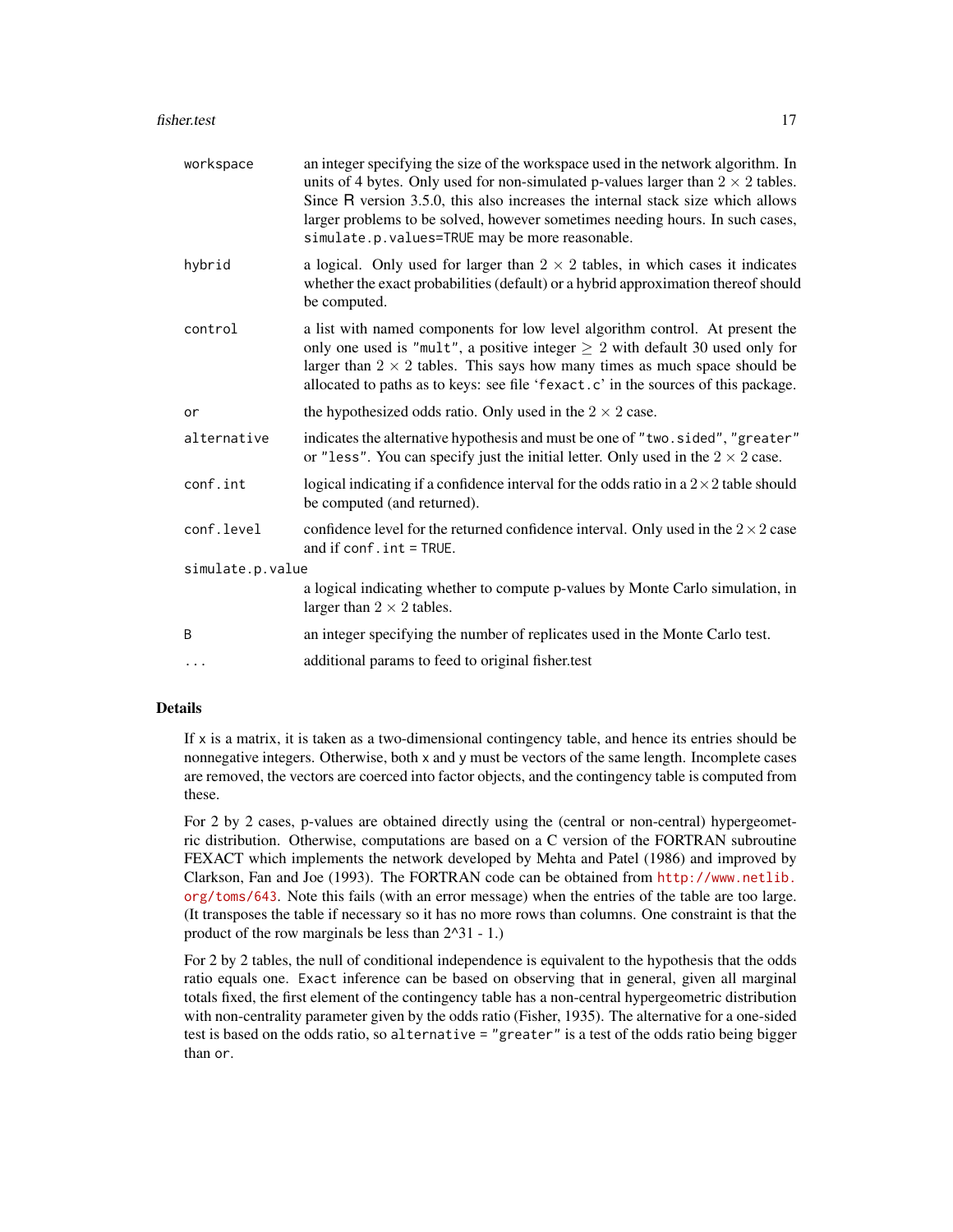Two-sided tests are based on the probabilities of the tables, and take as more extreme all tables with probabilities less than or equal to that of the observed table, the p-value being the sum of such probabilities.

For larger than 2 by 2 tables and hybrid = TRUE, asymptotic chi-squared probabilities are only used if the 'Cochran conditions' are satisfied, that is if no cell has count zero, and more than 80 exact calculation is used.

Simulation is done conditional on the row and column marginals, and works only if the marginals are strictly positive. (A C translation of the algorithm of Patefield (1981) is used.)

#### Value

A list with class "htest" containing the following components:

p.value: the p-value of the test.

conf.int: a confidence interval for the odds ratio. Only present in the 2 by 2 case and if argument conf.int = TRUE.

estimate: an estimate of the odds ratio. Note that the \_conditional\_ Maximum Likelihood Estimate (MLE) rather than the unconditional MLE (the sample odds ratio) is used. Only present in the 2 by 2 case.

null.value: the odds ratio under the null, or. Only present in the 2 by 2 case.

alternative: a character string describing the alternative hypothesis.

method: the character string "Fisher's Exact Test for Count Data".

data.name: a character string giving the names of the data.

# References

Agresti, A. (1990) \_Categorical data analysis\_. New York: Wiley. Pages 59-66.

Agresti, A. (2002) \_Categorical data analysis\_. Second edition. New York: Wiley. Pages 91-101.

Fisher, R. A. (1935) The logic of inductive inference. \_Journal of the Royal Statistical Society Series A\_ \*98\*, 39-54.

Fisher, R. A. (1962) Confidence limits for a cross-product ratio. \_Australian Journal of Statistics\_ \*4\*, 41.

Fisher, R. A. (1970) \_Statistical Methods for Research Workers.\_ Oliver & Boyd.

Mehta, C. R. and Patel, N. R. (1986) Algorithm 643. FEXACT: A Fortran subroutine for Fisher's exact test on unordered r\*c contingency tables. \_ACM Transactions on Mathematical Software\_, \*12\*, 154-161.

Clarkson, D. B., Fan, Y. and Joe, H. (1993) A Remark on Algorithm 643: FEXACT: An Algorithm for Performing Fisher's Exact Test in r x c Contingency Tables. \_ACM Transactions on Mathematical Software\_, \*19\*, 484-488.

Patefield, W. M. (1981) Algorithm AS159. An efficient method of generating r x c tables with given row and column totals. \_Applied Statistics\_ \*30\*, 91-97.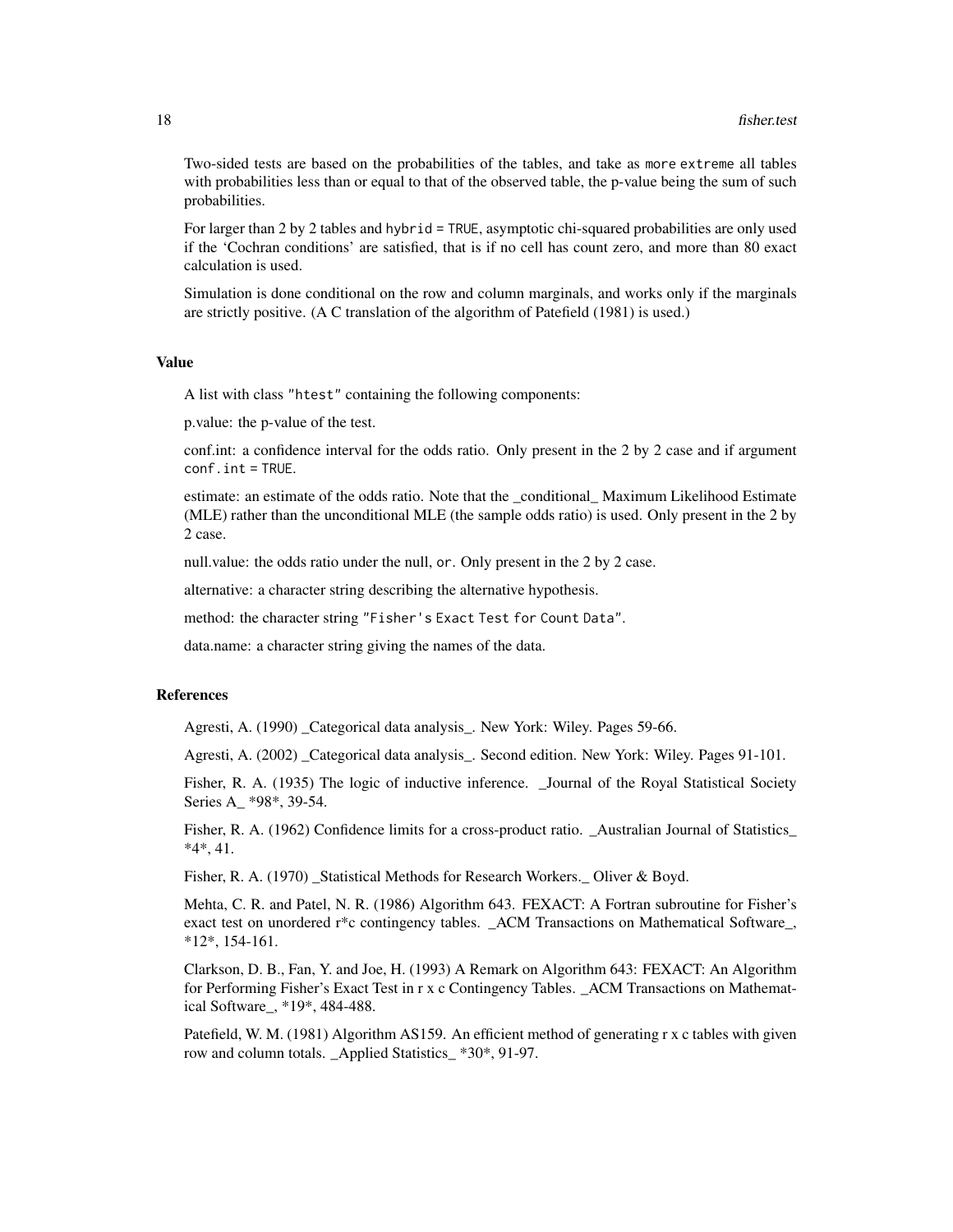#### <span id="page-18-0"></span> $IQR$  and  $IQR$  and  $IQR$  and  $IQR$  and  $IQR$  and  $IQR$  and  $IQR$  and  $IQR$  and  $IQR$  and  $IQR$  and  $IQR$  and  $IQR$  and  $IQR$  and  $IQR$  and  $IQR$  and  $IQR$  and  $IQR$  and  $IQR$  and  $IQR$  and  $IQR$  and  $IQR$  and  $IQR$  and  $IQR$  and  $IQR$  and  $IQR$

# See Also

#### [chisq.test](#page-2-1)

fisher. exact in package **kexact2x2** for alternative interpretations of two-sided tests and confidence intervals for 2 by 2 tables.

```
## Not run:
## Agresti (1990, p. 61f; 2002, p. 91) Fisher's Tea Drinker
## A British woman claimed to be able to distinguish whether milk or
## tea was added to the cup first. To test, she was given 8 cups of
## tea, in four of which milk was added first. The null hypothesis
## is that there is no association between the true order of pouring
## and the woman's guess, the alternative that there is a positive
## association (that the odds ratio is greater than 1).
TeaTasting <-
matrix(c(3, 1, 1, 3),
       nrow = 2,
       dimnames = list(Guess = c("Milk", "Tea"),
                       T = c("Milk", "Tea"))fisher.test(TeaTasting, alternative = "greater")
## => p = 0.2429, association could not be established
## Fisher (1962, 1970), Criminal convictions of like-sex twins
Convictions <-
matrix(c(2, 10, 15, 3),
      nrow = 2.
       dimnames =
       list(c("Dizygotic", "Monozygotic"),
            c("Convicted", "Not convicted")))
Convictions
fisher.test(Convictions, alternative = "less")
fisher.test(Convictions, conf.int = FALSE)
fisher.test(Convictions, conf.level = 0.95)$conf.int
fisher.test(Convictions, conf.level = 0.99)$conf.int
## A r x c table Agresti (2002, p. 57) Job Satisfaction
Job <- matrix(c(1,2,1,0, 3,3,6,1, 10,10,14,9, 6,7,12,11), 4, 4,
dimnames = list(income = c("< 15k", "15-25k", "25-40k", "> 40k"),
                satisfaction = c("VeryD", "LittleD", "ModerateS", "VeryS")))
fisher.test(Job)
fisher.test(Job, simulate.p.value = TRUE, B = 1e5)
###
## End(Not run)
```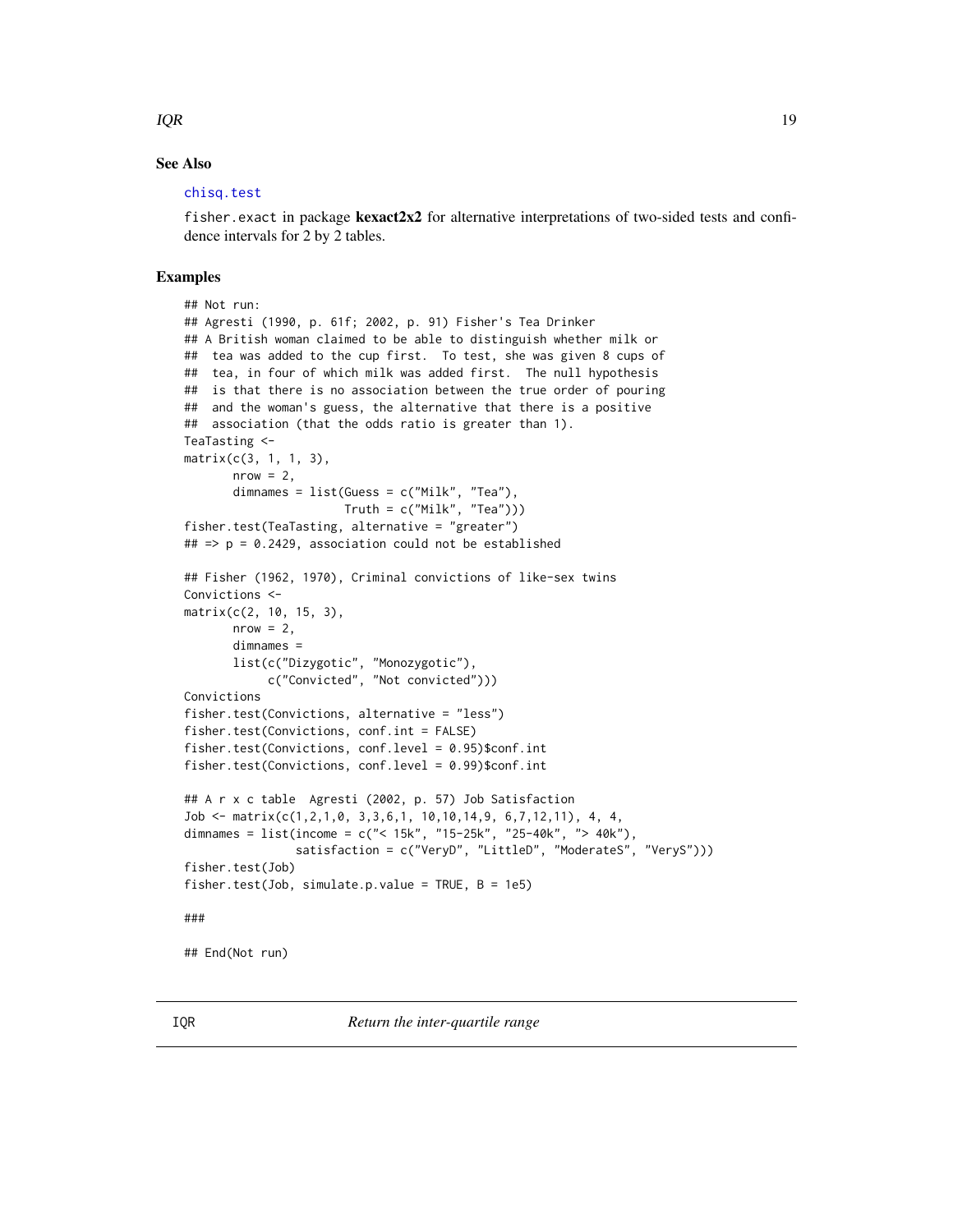20 no.test

# Description

Safe version of IQR for statify

# Usage

IQR(x)

# Arguments

x A vector

#### Value

The IQR

# is.normal *Test if distribution is normal*

# Description

Test if distribution is normal. The condition for normality is length > 30 and non-significant Shapiro-Wilks test with  $p > 0.1$ 

# Usage

is.normal(x)

# Arguments

x A numerical vector

# Value

A boolean

<span id="page-19-1"></span>no.test *No test*

# Description

An empty test

# Usage

no.test(formula)

# Arguments

formula A formula

<span id="page-19-0"></span>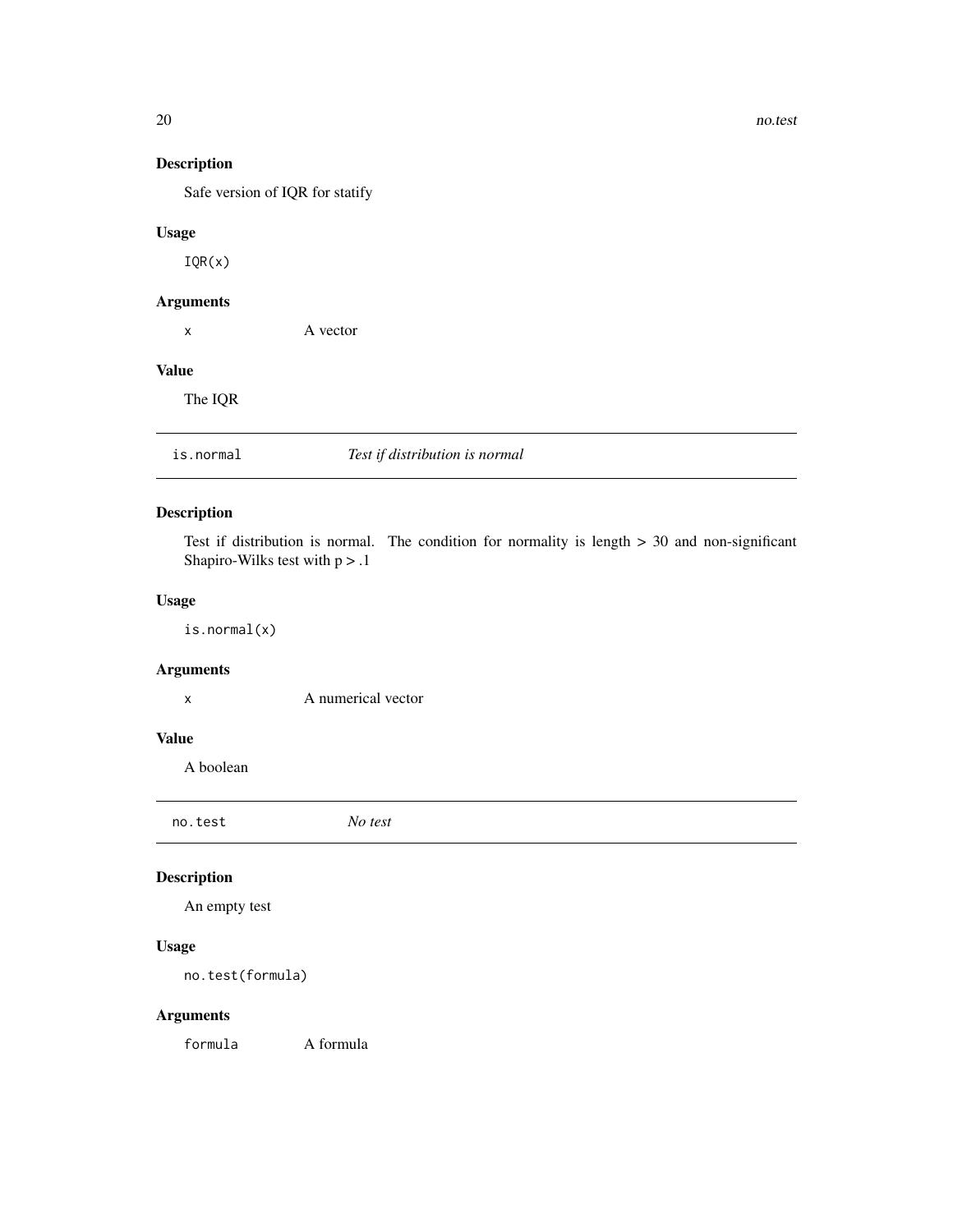<span id="page-20-1"></span><span id="page-20-0"></span>Pander method to output a desctable

# Usage

```
## S3 method for class 'desctable'
pander(
 x = NULL,digits = 2,
  justify = ileft",
 missing = ",
 keep.line.breaks = T,
  split.tables = Inf,
  emphasize.rownames = F,
  ...
)
```
#### Arguments

| $\mathsf{x}$       | A desctable                                                                                                                                                                                                                                                                    |  |
|--------------------|--------------------------------------------------------------------------------------------------------------------------------------------------------------------------------------------------------------------------------------------------------------------------------|--|
| digits             | passed to format. Can be a vector specifying values for each column (has to be<br>the same length as number of columns).                                                                                                                                                       |  |
| justify            | defines alignment in cells passed to format. Can be left, right or centre,<br>which latter can be also spelled as center. Defaults to centre. Can be abbre-<br>viated to a string consisting of the letters 1, c and r (e.g. 'lcr' instead of c('left',<br>'centre', 'right'). |  |
| missing            | string to replace missing values                                                                                                                                                                                                                                               |  |
| keep.line.breaks   |                                                                                                                                                                                                                                                                                |  |
|                    | (default: FALSE) if to keep or remove line breaks from cells in a table                                                                                                                                                                                                        |  |
| split.tables       | where to split wide tables to separate tables. The default value (80) suggests the<br>conventional number of characters used in a line, feel free to change (e.g. to Inf<br>to disable this feature) if you are not using a VT100 terminal any more :)                         |  |
| emphasize.rownames |                                                                                                                                                                                                                                                                                |  |
|                    | boolean (default: TRUE) if row names should be highlighted                                                                                                                                                                                                                     |  |
| $\ddotsc$          | unsupported extra arguments directly placed into /dev/null                                                                                                                                                                                                                     |  |

#### Details

Uses pandoc.table, with some default parameters (digits = 2, justify = "left", missing = "", keep.line.breaks = T, split.tables = Inf, and emphasize.rownames = F), that you can override if needed.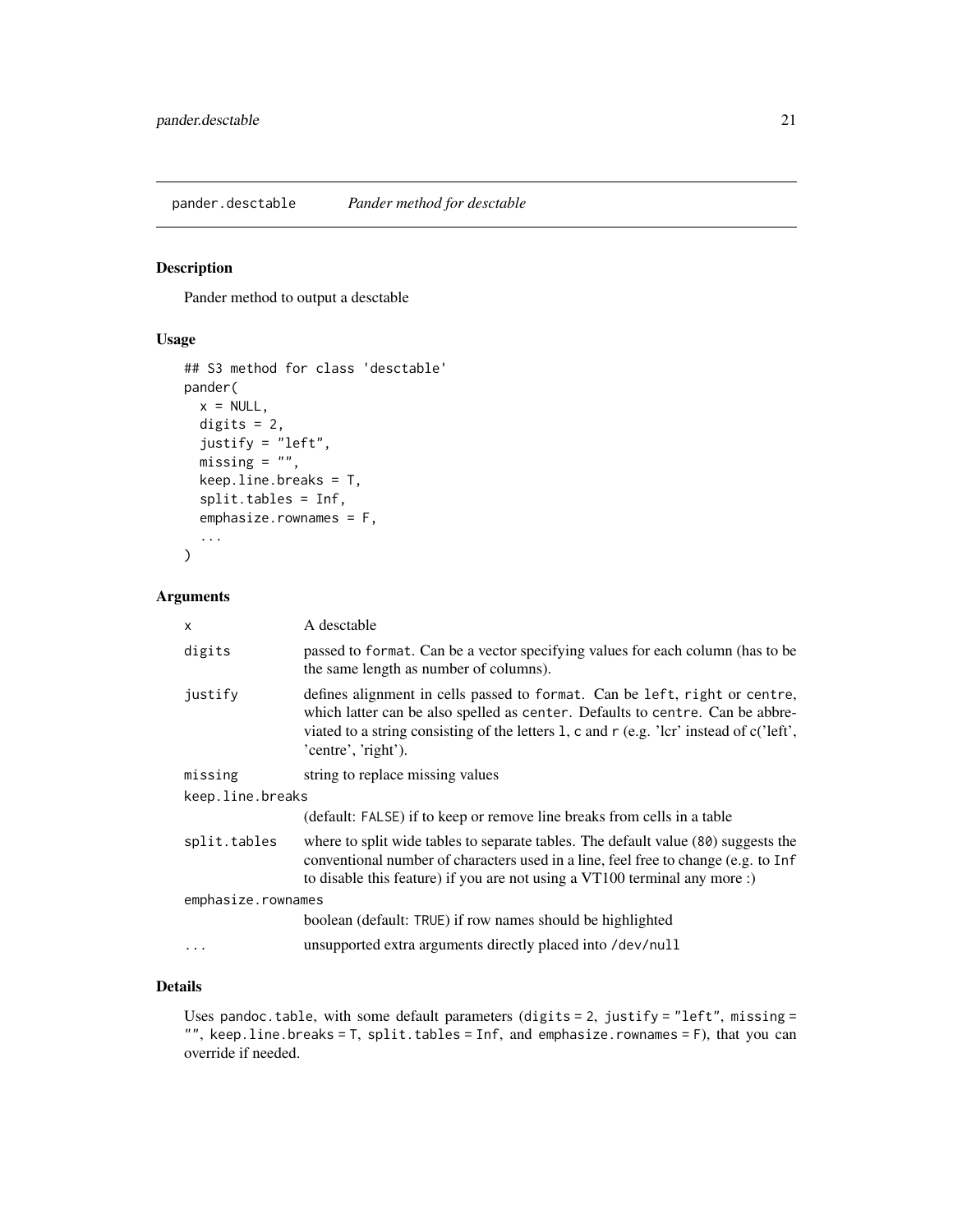# <span id="page-21-0"></span>See Also

[pandoc.table](#page-0-0)

<span id="page-21-2"></span>percent *Return the percentages for the levels of a factor*

# Description

Return a compatible vector of length nlevels( $x$ ) + 1 to print the percentages of each level of a factor

#### Usage

percent(x)

#### Arguments

x A factor

# Value

A nlevels $(x) + 1$  length vector of percentages

<span id="page-21-1"></span>print.desctable *Print method for desctable*

# Description

Print method for desctable

# Usage

```
## S3 method for class 'desctable'
print(x, \ldots)
```
# Arguments

|          | A desctable                 |
|----------|-----------------------------|
| $\cdots$ | Additional print parameters |

# Value

A flat dataframe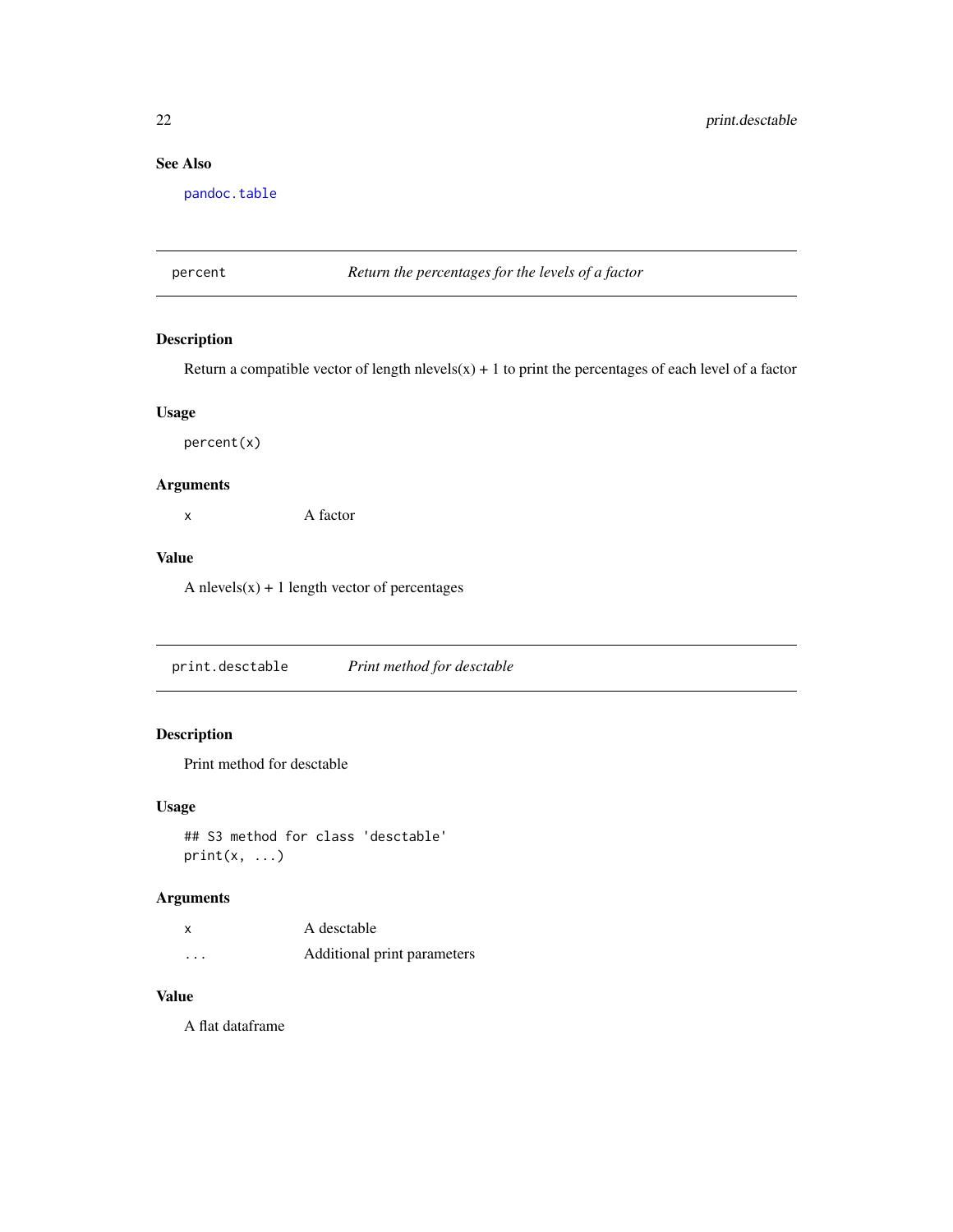<span id="page-22-1"></span><span id="page-22-0"></span>

This function takes a dataframe as argument and returns a list of statistcs in the form accepted by desctable.

#### Usage

stats\_auto(data)

# Arguments

data The dataframe to apply the statistic to

# Details

You can define your own automatic function, as long as it takes a dataframe as argument and returns a list of functions, or formulas defining conditions to use a stat function.

#### Value

A list of statistics to use, assessed from the content of the dataframe

stats\_default *Define a list of default statistics*

# Description

Define a list of default statistics

#### Usage

stats\_default(data)

stats\_normal(data)

stats\_nonnormal(data)

#### Arguments

data A dataframe

# Value

A list of statistical functions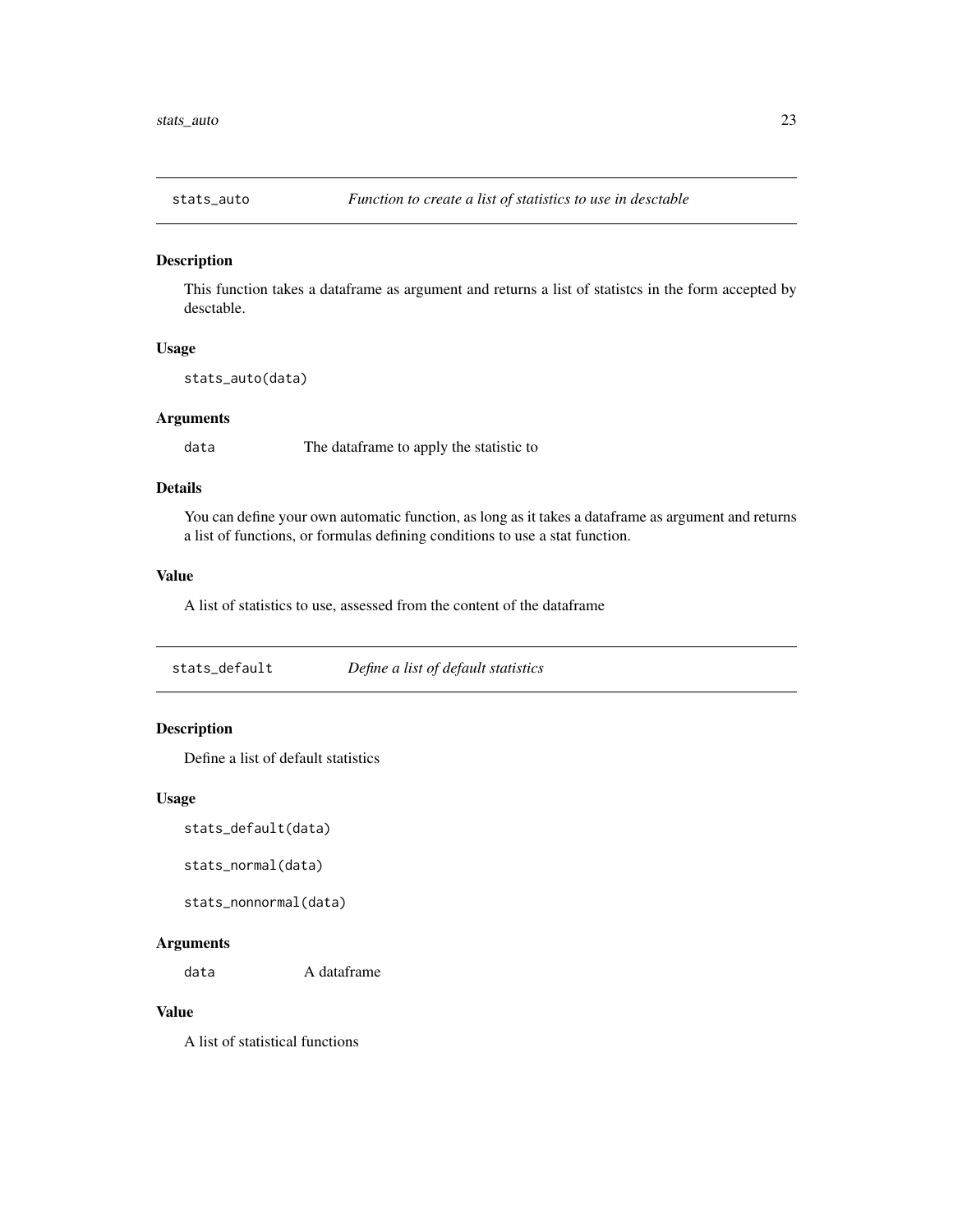<span id="page-23-1"></span><span id="page-23-0"></span>

This function takes a variable and a grouping variable as arguments, and returns a statistcal test to use, expressed as a single-term formula.

### Usage

tests\_auto(var, grp)

# Arguments

| var | The variable to test        |
|-----|-----------------------------|
| grp | The variable for the groups |

# Details

This function uses appropriate non-parametric tests depending on the number of levels (wilcoxon.test for two levels and kruskal.test for more), and fisher.test with fallback on chisq.test on error for factors.

# Value

A statistical test function